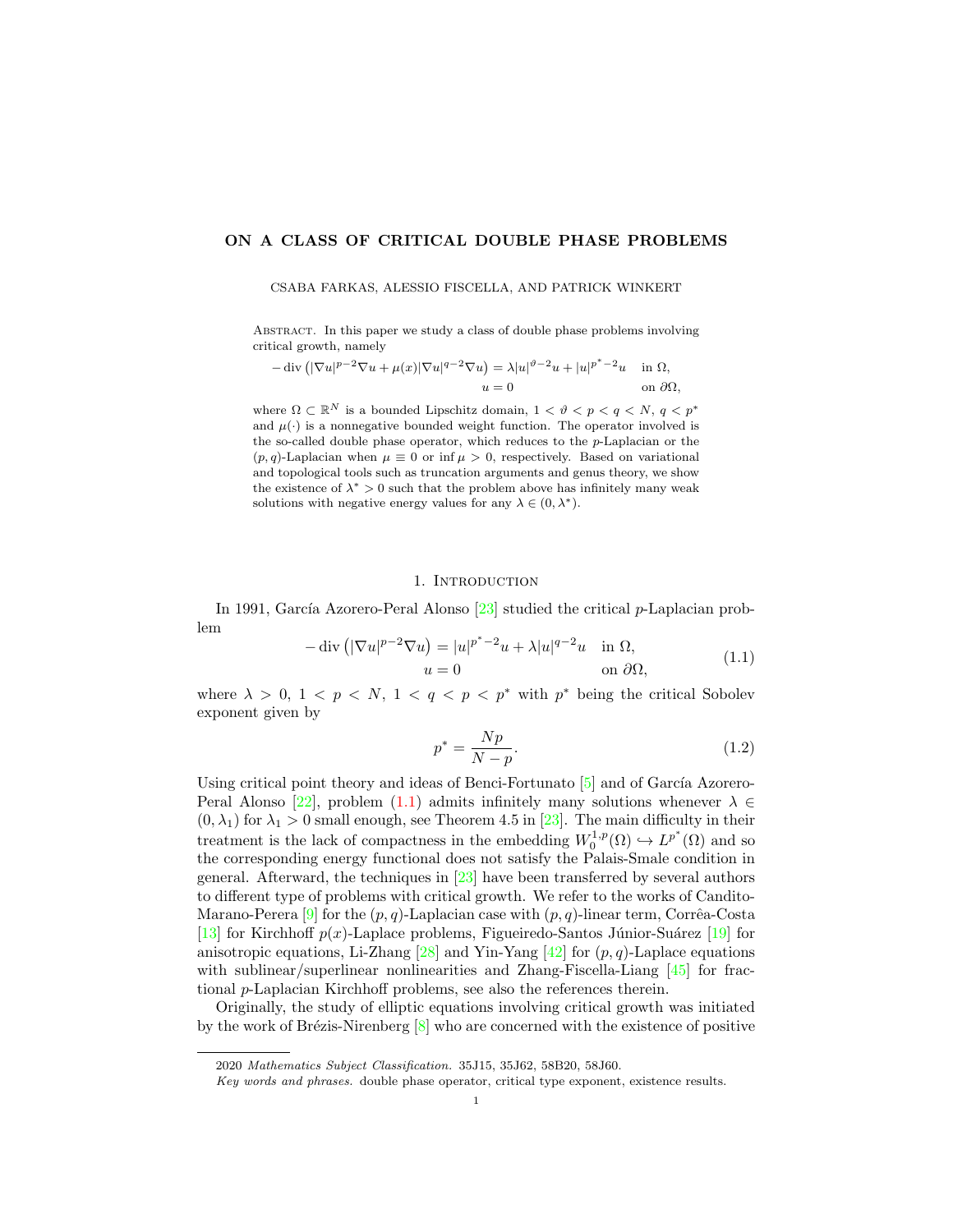solutions to the semilinear equation

<span id="page-1-0"></span>
$$
-\Delta u = u^p + f(x, u) \quad \text{in } \Omega,
$$
  
\n
$$
u = 0 \qquad \text{on } \partial\Omega,
$$
\n(1.3)

where  $p + 1 = 2N/(N - 2)$  is the critical Sobolev exponent of the embedding  $H_0^1(\Omega) \hookrightarrow L^p(\Omega)$  and  $f: \Omega \times \mathbb{R} \to \mathbb{R}$  is a lower-order perturbation of  $u^p$  in the 0 sense that  $\lim_{s \to \infty} \frac{f(x, s)}{s^p}$  $\frac{\partial}{\partial s}$  = 0. Problems of type [\(1.3\)](#page-1-0) are motivated by variational problems in geometry and physics where the lack of compactness also occurs, for example, the Yamabe problem on Riemannian manifolds, see Yamabe [\[41\]](#page-15-2) or the existence of nonminimal solutions for Yang-Mills functions, see Taubes [\[39,](#page-15-3) [40\]](#page-15-4). We refer to [\[8\]](#page-14-6) for more examples.

In the current paper, we are interested of equations of type  $(1.1)$  which are driven by the so-called double phase operator which is given by

$$
\operatorname{div}\left(|\nabla u|^{p-2}\nabla u + \mu(x)|\nabla u|^{q-2}\nabla u\right) \quad \text{for } u \in W_0^{1,\mathcal{H}}(\Omega) \tag{1.4}
$$

with an appropriate Musielak-Orlicz Sobolev space  $W_0^{1, \mathcal{H}}(\Omega)$ . It is easy to see that this operator is a generalization of the p-Laplacian and the  $(p, q)$ -Laplacian for  $p < q$  by setting  $\mu \equiv 0$  or inf  $\mu > 0$ , respectively. In 1986, Zhikov [\[46\]](#page-15-5) studied the corresponding energy functional to [\(1.4\)](#page-1-1) given by

<span id="page-1-2"></span><span id="page-1-1"></span>
$$
\omega \mapsto \int_{\Omega} \left( \frac{1}{p} |\nabla \omega|^p + \frac{\mu(x)}{q} |\nabla \omega|^q \right) dx \tag{1.5}
$$

in order to provide models for strongly anisotropic materials, that is, the modulating coefficient  $\mu(\cdot)$  dictates the geometry of composites made of two different materials with distinct power hardening exponents  $p$  and  $q$ . Note that  $(1.5)$  is a prototype of a functional whose integrands change their ellipticity according to the points where  $\mu(\cdot)$  vanishes or not. We refer to the papers of Baroni-Colombo-Mingione [\[2,](#page-13-1) [3\]](#page-13-2), Colombo-Mingione  $[11, 12]$  $[11, 12]$  $[11, 12]$  and Marcellini  $[32, 33]$  $[32, 33]$  $[32, 33]$  for deeper investigations of (local) minimizers of  $(1.5)$ , see also the paper of Mingione-R $\ddot{\text{add}}$ lescu [\[34\]](#page-15-6) about recent developments for problems with nonstandard growth and nonuniform ellipticity.

Given a bounded domain  $\Omega \subset \mathbb{R}^N$ ,  $N \geq 2$  with Lipschitz boundary  $\partial \Omega$ , in this paper we consider the following quasilinear elliptic equation with critical growth

<span id="page-1-4"></span>
$$
-\operatorname{div}\left(|\nabla u|^{p-2}\nabla u + \mu(x)|\nabla u|^{q-2}\nabla u\right) = \lambda |u|^{p-2}u + |u|^{p^*-2}u \quad \text{in } \Omega,
$$
  
\n
$$
u = 0 \qquad \text{on } \partial\Omega,
$$
\n(1.6)

where  $\lambda > 0$  is a real parameter to be specified,  $p^*$  is the critical exponent to p given in  $(1.2)$  and we suppose that

<span id="page-1-3"></span>
$$
1 < \vartheta < p < q < N, \quad q < p^* \quad \text{and} \quad 0 \le \mu(\cdot) \in L^\infty(\Omega). \tag{1.7}
$$

The main result in this paper reads as follows.

<span id="page-1-5"></span>**Theorem 1.1.** Let [\(1.7\)](#page-1-3) be satisfied. Then there exists  $\lambda^* > 0$  such that problem [\(1.6\)](#page-1-4) admits infinitely many weak solutions with negative energy values for any  $\lambda \in (0, \lambda^*)$ .

The proof of Theorem [1.1](#page-1-5) relies on a careful combination of variational and topological tools, such as truncation techniques and genus theory introduced by Krasnosel'skii  $[30]$ . Indeed, in the study of problem  $(1.6)$  there are lots of difficulties to be overcome. First, the corresponding energy functional to problem  $(1.6)$  does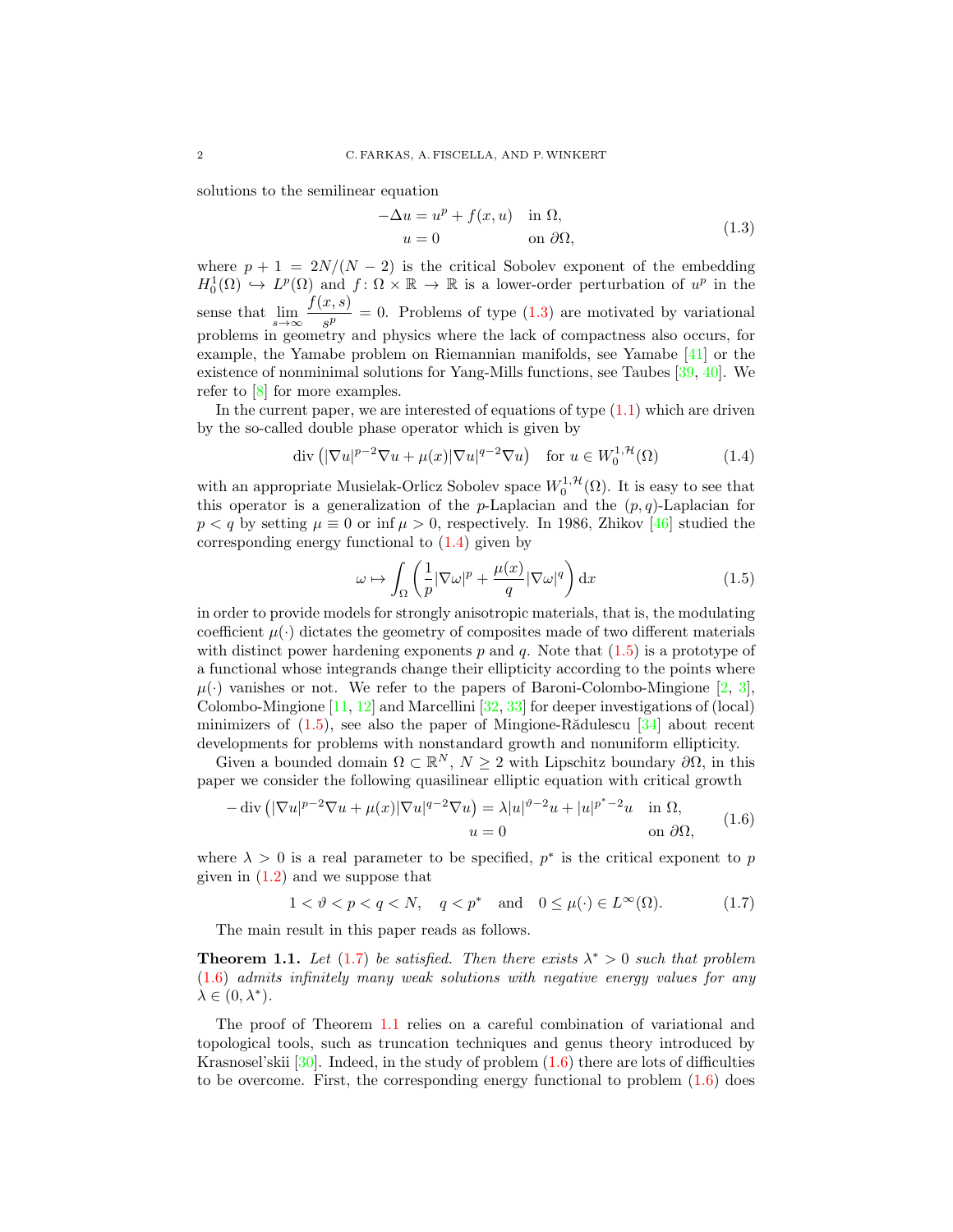not contain the norm of the space  $W_0^{1,\mathcal{H}}(\Omega)$ , so the truncation argument introduced by García Azorero-Peral Alonso [\[23\]](#page-14-0) in order to have a local Palais-Smale condition needs a more careful treatment. Second, in contrast to the works with the  $(p, q)$ -Laplacian, see [\[28\]](#page-14-5) and [\[42\]](#page-15-0), because of  $(1.7)$ , we are not working in usual Sobolev spaces but in Musielak-Orlicz Sobolev spaces. In this direction, even if we know that  $W_0^{1,\mathcal{H}}(\Omega) \hookrightarrow W_0^{1,p}(\Omega)$  continuously, the classical Lions' concentration-compactness principle in  $W_0^{1,p}(\Omega)$  cannot work for [\(1.6\)](#page-1-4). Indeed, because of the q-term appearing in the double phase operator, we need to know if for  $u \in W_0^{1, H}(\Omega)$  we can reach  $u \in L^{q^*}(\Omega)$ , with  $q^* = Nq/(N-q)$  being the critical Sobolev exponent at level q. However, the optimality of Sobolev type embeddings for  $W_0^{1,\mathcal{H}}(\Omega)$  is still an open problem. In order to handle the critical Sobolev nonlinearity in [\(1.6\)](#page-1-4), we exploit a suitable convergence analysis of gradients, inspired by Boccardo-Murat [\[6\]](#page-13-3).

To the best of our knowledge there are only three works dealing with a double phase operator along with critical growth. In Farkas-Winkert [\[18\]](#page-14-12) the authors study the singular double phase problem

<span id="page-2-0"></span>
$$
-\operatorname{div}(A(u)) = u^{p^* - 1} + \lambda (u^{\gamma - 1} + g(x, u)) \quad \text{in } \Omega,
$$
  
\n
$$
u = 0 \quad \text{on } \partial\Omega,
$$
\n(1.8)

with

$$
\operatorname{div}(A(u)) := \operatorname{div}(F^{p-1}(\nabla u)\nabla F(\nabla u) + \mu(x)F^{q-1}(\nabla u)\nabla F(\nabla u))
$$

being the Finsler double phase operator and  $(\mathbb{R}^N, F)$  stands for a Minkowski space; see also the corresponding nonhomogeneous Neumann case by the authors [\[17\]](#page-14-13). In  $[18]$  and  $[17]$ , the existence of at least one solution of  $(1.8)$  is shown by a local analysis on a suitable closed convex subset of  $W_0^{1,\mathcal{H}}(\Omega)$ . In order to provide a multiplicity result for  $(1.6)$ , in the current paper we need to work globally in the whole space  $W_0^{1,\mathcal{H}}(\Omega)$ . Very recently, Crespo-Blanco-Papageorgiou-Winkert [\[15\]](#page-14-14) have been considered a nonhomogeneous singular Neumann double phase problem with critical growth on the boundary given by

$$
-\operatorname{div}\left(|\nabla u|^{p-2}\nabla u + \mu(x)|\nabla u|^{q-2}\nabla u\right) + \alpha(x)u^{p-1} = \zeta(x)u^{-\kappa} + \lambda u^{q-1} \quad \text{in } \Omega,
$$

$$
\left(|\nabla u|^{p-2}\nabla u + \mu(x)|\nabla u|^{q-2}\nabla u\right) \cdot \nu = -\beta(x)u^{p-1} \quad \text{on } \partial\Omega.
$$

Based on the fibering method introduced by Drábek-Pohozaev  $[16]$  along with the Nehari manifold approach, the existence of at least two solutions is obtained.

Finally, we mention recent papers on the existence of solutions for double phase problems with homogeneous Dirichlet boundary condition treated by different methods in case of smooth or nonsmooth right-hand sides. We refer to Colasuonno-Squassina [\[10\]](#page-14-16) for corresponding eigenvalue problems, Fiscella [\[20\]](#page-14-17) involving Hardy potentials, Fiscella-Pinamonti [\[21\]](#page-14-18) for Kirchhoff type problems, Gasiński-Papageorgiou  $[24]$  for locally Lipschitz continuous right-hand sides, Gasinski-Winkert [\[25,](#page-14-20) [26,](#page-14-21) [27\]](#page-14-22) for convection and superlinear problems, Liu-Dai [\[31\]](#page-14-23) for superlinear problems, Perera-Squassina [\[36\]](#page-15-7) for a Morse theoretical treatment, Zeng-Bai-Gasiński-Winkert  $[43, 44]$  $[43, 44]$  $[43, 44]$  for multivalued obstacle problems and the references therein.

# 2. Preliminaries

In this section we will recall the main properties of Musielak-Orlicz spaces  $L^{\mathcal{H}}(\Omega)$ ,  $W_0^{1, H}(\Omega)$  and the topological tools which are needed in our treatment. First, we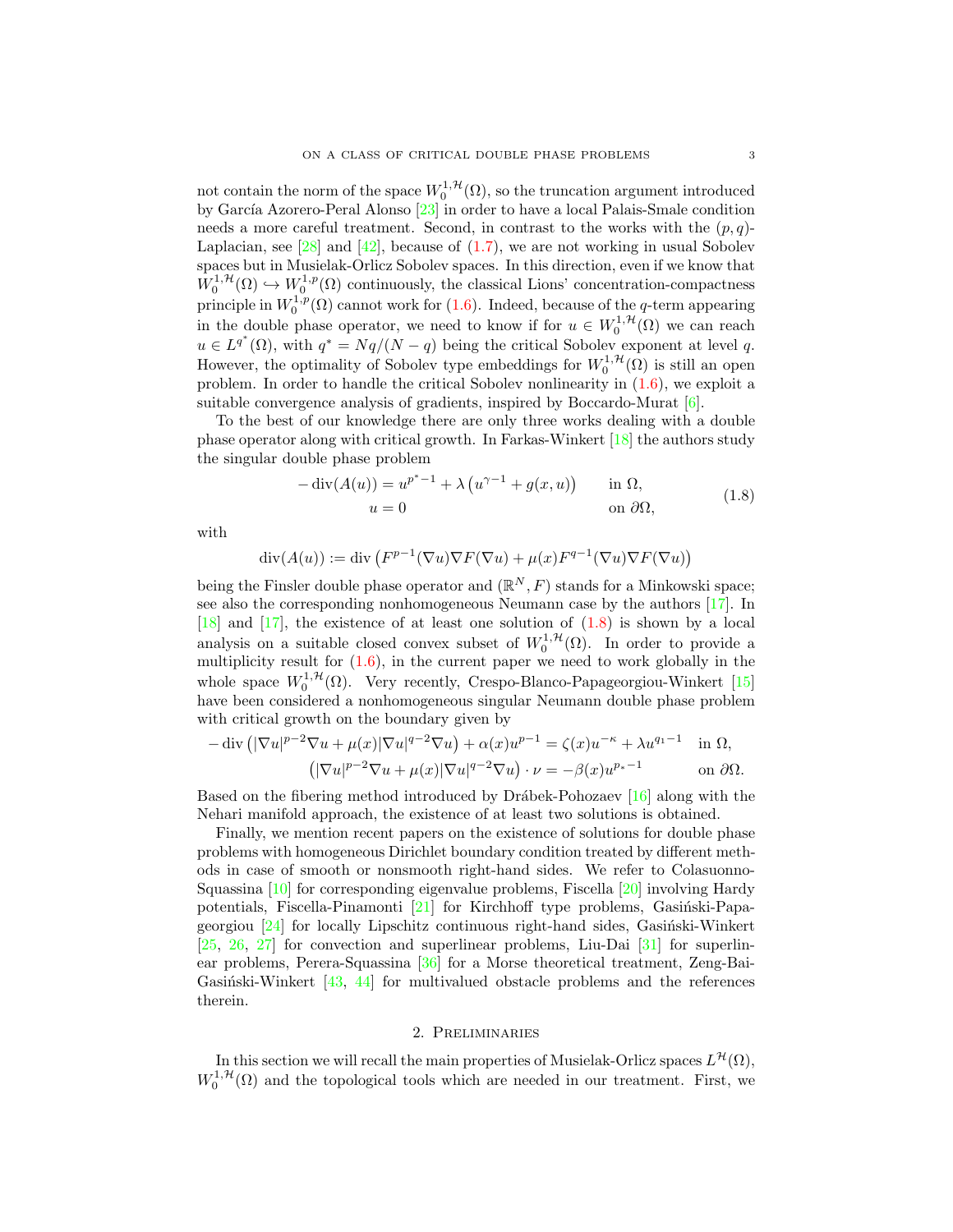denote by  $L^r(\Omega)$  and  $L^r(\Omega;\mathbb{R}^N)$  the usual Lebesgue spaces with the norm  $\|\cdot\|_r$  and by  $W^{1,r}(\Omega)$  the corresponding Sobolev spaces with norm  $\|\cdot\|_{1,r}$  for  $1 \leq r \leq \infty$ .

Let  $\mathcal{H}: \Omega \times [0, \infty) \to [0, \infty)$  be the nonlinear map defined by

<span id="page-3-0"></span>
$$
\mathcal{H}(x,t) := t^p + \mu(x)t^q,
$$

where we suppose [\(1.7\)](#page-1-3) and let  $M(\Omega)$  be the space of all measurable functions  $u: \Omega \to \mathbb{R}$ . The Musielak-Orlicz Lebesgue space  $L^{\mathcal{H}}(\Omega)$  is given by

$$
L^{\mathcal{H}}(\Omega) = \{ u \in M(\Omega) : \varrho_{\mathcal{H}}(u) < \infty \}
$$

equipped with the Luxemburg norm

$$
||u||_{\mathcal{H}} = \inf \left\{ \tau > 0 \, : \, \varrho_{\mathcal{H}} \left( \frac{u}{\tau} \right) \leq 1 \right\},\,
$$

where the modular function is given by

$$
\varrho_{\mathcal{H}}(u) := \int_{\Omega} \mathcal{H}(x, |u|) dx = \int_{\Omega} (|u|^p + \mu(x)|u|^q) dx.
$$
 (2.1)

The norm  $\|\cdot\|_{\mathcal{H}}$  and the modular function  $\varrho_{\mathcal{H}}$  are related as follows, see Liu-Dai [ $31$ , Proposition 2.1] or Crespo-Blanco-Gasiński-Harjulehto-Winkert [ $14$ , Proposition 2.14].

<span id="page-3-1"></span>**Proposition 2.1.** Let [\(1.7\)](#page-1-3) be satisfied,  $y \in L^{\mathcal{H}}(\Omega)$ ,  $\zeta > 0$  and  $\rho_{\mathcal{H}}$  be defined by [\(2.1\)](#page-3-0). Then the following hold:

- (i) If  $y \neq 0$ , then  $||y||_{\mathcal{H}} = \zeta$  if and only if  $\varrho_{\mathcal{H}}(\frac{y}{\zeta}) = 1$ ;
- (ii)  $||y||_{\mathcal{H}} < 1$  (resp.  $> 1, = 1$ ) if and only if  $\varrho_{\mathcal{H}}(y) < 1$  (resp.  $> 1, = 1$ );
- (iii) If  $||y||_{\mathcal{H}} < 1$ , then  $||y||_{\mathcal{H}}^q \leq \varrho_{\mathcal{H}}(y) \leq ||y||_{\mathcal{H}}^p$ ;
- (iv) If  $||y||_{\mathcal{H}} > 1$ , then  $||y||_{\mathcal{H}}^p \le \rho_{\mathcal{H}}(y) \le ||y||_{\mathcal{H}}^q$ ;
- (v)  $||y||_{\mathcal{H}} \to 0$  if and only if  $\varrho_{\mathcal{H}}(y) \to 0$ ;
- (vi)  $||y||_{\mathcal{H}} \to \infty$  if and only if  $\varrho_{\mathcal{H}}(y) \to \infty$ .

Furthermore, we define the weighted space

$$
L^q_\mu(\Omega) = \left\{ u \in M(\Omega) \, : \, \int_{\Omega} \mu(x) |u|^q \, \mathrm{d}x < \infty \right\}
$$

endowed with the seminorm

$$
||u||_{q,\mu} = \left(\int_{\Omega} \mu(x)|u|^q dx\right)^{\frac{1}{q}}.
$$

While, the corresponding Musielak-Orlicz Sobolev space  $W^{1, \mathcal{H}}(\Omega)$  is set as

$$
W^{1,\mathcal{H}}(\Omega) = \left\{ u \in L^{\mathcal{H}}(\Omega) : |\nabla u| \in L^{\mathcal{H}}(\Omega) \right\}
$$

equipped with the norm

$$
||u||_{1,\mathcal{H}} = ||\nabla u||_{\mathcal{H}} + ||u||_{\mathcal{H}},
$$

where  $\|\nabla u\|_{\mathcal{H}} = \|\nabla u\|_{\mathcal{H}}$ . We denote by  $W_0^{1,\mathcal{H}}(\Omega)$  the completion of  $C_0^{\infty}(\Omega)$  in  $W^{1,\mathcal{H}}(\Omega)$ . By using [\(1.7\)](#page-1-3), we know that we can endow the space  $W_0^{1,\mathcal{H}}(\Omega)$  with the equivalent norm given by

$$
||u||_{1,\mathcal{H},0}=||\nabla u||_{\mathcal{H}},
$$

see Proposition 2.18(ii) of Crespo-Blanco-Gasiński-Harjulehto-Winkert  $[14]$ . Also, we have that the spaces  $L^{\mathcal{H}}(\Omega)$ ,  $W^{1,\mathcal{H}}(\Omega)$  and  $W_0^{1,\mathcal{H}}(\Omega)$  are uniformly convex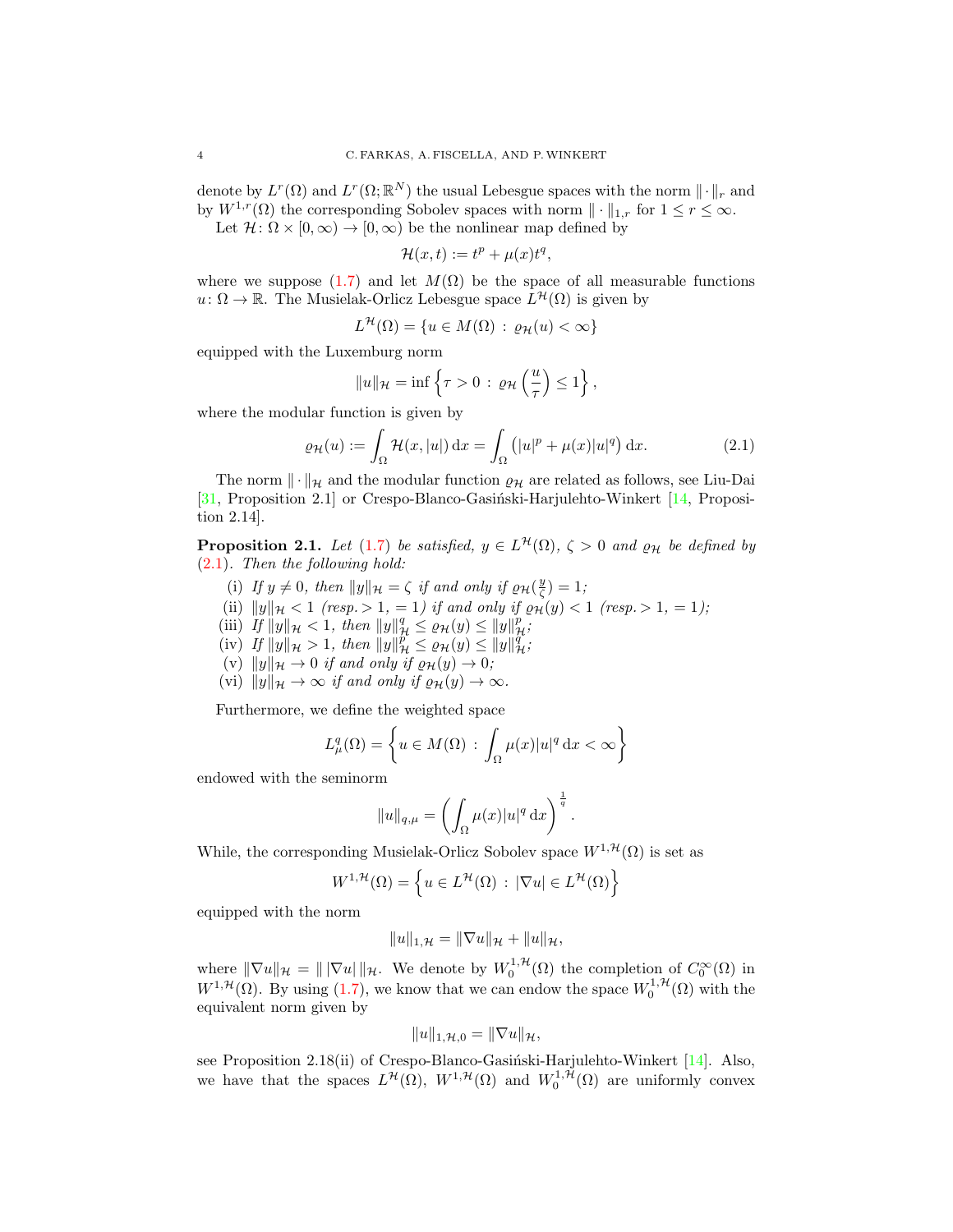and so reflexive Banach spaces, see Colasuonno-Squassina [\[10,](#page-14-16) Proposition 2.14] or Harjulehto-Hästö  $[29,$  Theorem 6.1.4].

Now, we recall the following embeddings for the spaces  $L^{\mathcal{H}}(\Omega)$  and  $W_0^{1,\mathcal{H}}(\Omega)$ , see Colasuonno-Squassina [\[10,](#page-14-16) Proposition 2.15] or Crespo-Blanco-Gasiński-Harjulehto-Winkert [\[14,](#page-14-24) Proposition 2.16].

<span id="page-4-0"></span>**Proposition 2.2.** Let  $(1.7)$  be satisfied and let  $p^*$  be the critical exponent to p. Then the following embeddings hold:

- (i)  $L^{\mathcal{H}}(\Omega) \hookrightarrow L^r(\Omega)$  and  $W_0^{1,\mathcal{H}}(\Omega) \hookrightarrow W_0^{1,r}(\Omega)$  are continuous for any  $r \in$  $[1, p];$
- (ii)  $W_0^{1,\mathcal{H}}(\Omega) \hookrightarrow L^r(\Omega)$  is continuous for any  $r \in [1,p^*]$  and compact for any  $r \in [1, p^*);$
- (iii)  $L^{\mathcal{H}}(\Omega) \hookrightarrow L^q_{\mu}(\Omega)$  is continuous;
- (iv)  $L^q(\Omega) \hookrightarrow L^{\mathcal{H}}(\Omega)$  is continuous.

**Remark 2.3.** Note that Proposition [2.2](#page-4-0)(ii) holds for  $r = q \lt p^*$  by [\(1.7\)](#page-1-3). Thus,  $W_0^{1,\mathcal{H}}(\Omega) \hookrightarrow L^q(\Omega)$  is compact.

<span id="page-4-1"></span>**Remark 2.4.** Throughout the paper, for any  $r \in [1, p^*]$  we denote with  $C_r > 0$  the constant given by Proposition [2.2](#page-4-0)(ii), such that

$$
||u||_r^r\leq C_r||u||_{1,\mathcal{H},0}^r
$$

for any  $u \in W_0^{1, \mathcal{H}}(\Omega)$ .

In order to prove Theorem [1.1](#page-1-5) we are going to use some topological results introduced by Krasnosel'skii [\[30\]](#page-14-11). To this end, let X be a Banach space and let  $\Sigma$ be the class of all closed subsets  $A \subset X \setminus \{0\}$  that are symmetric with respect to the origin, that is,  $u \in A$  implies  $-u \in A$ .

**Definition 2.5.** Let  $A \in \Sigma$ . The Krasnosel'skii's genus  $\gamma(A)$  of A is defined as being the least positive integer n such that there is an odd mapping  $\phi \in C(A, \mathbb{R}^n)$  such that  $\phi(x) \neq 0$  for any  $x \in A$ . If n does not exist, we set  $\gamma(A) = \infty$ . Furthermore, we set  $\gamma(\emptyset) = 0$ .

The following proposition states the main properties on Krasnosel'skii's genus which we need later, see Rabinowitz [\[37\]](#page-15-10).

<span id="page-4-2"></span>**Proposition 2.6.** Let  $A, B \in \Sigma$ . Then the following hold:

- (i) If there exists an odd continuous mapping from A to B, then  $\gamma(A) \leq \gamma(B)$ ;
- (ii) If there is an odd homeomorphism from A to B, then  $\gamma(A) = \gamma(B)$ ;
- (iii) If  $\gamma(B) < \infty$ , then  $\gamma(A \setminus B) \geq \gamma(A) \gamma(B)$ ;
- (iv) The n-dimensional sphere  $S<sup>n</sup>$  has a genus of  $n + 1$  by the Borsuk-Ulam Theorem;
- (v) If A is compact, then  $\gamma(A) < \infty$  and there exists  $\delta > 0$  such that  $N_{\delta}(A) \subset \Sigma$ and  $\gamma(N_{\delta}(A)) = \gamma(A)$ , with  $N_{\delta}(A) = \{x \in X : \text{dist}(x, A) \leq \delta\}.$

## 3. Proof of the main result

In this section we are going to prove Theorem [1.1.](#page-1-5) First, we note that the energy functional  $J_{\lambda}: W_0^{1,\mathcal{H}}(\Omega) \to \mathbb{R}$  related to problem  $(1.6)$  is given by

$$
J_{\lambda}(u):=\frac{1}{p}\|\nabla u\|_{p}^{p}+\frac{1}{q}\|\nabla u\|_{q,\mu}^{q}-\frac{\lambda}{\vartheta}\|u\|_{\vartheta}^{\vartheta}-\frac{1}{p^{*}}\|u\|_{p^{*}}^{p^{*}}.
$$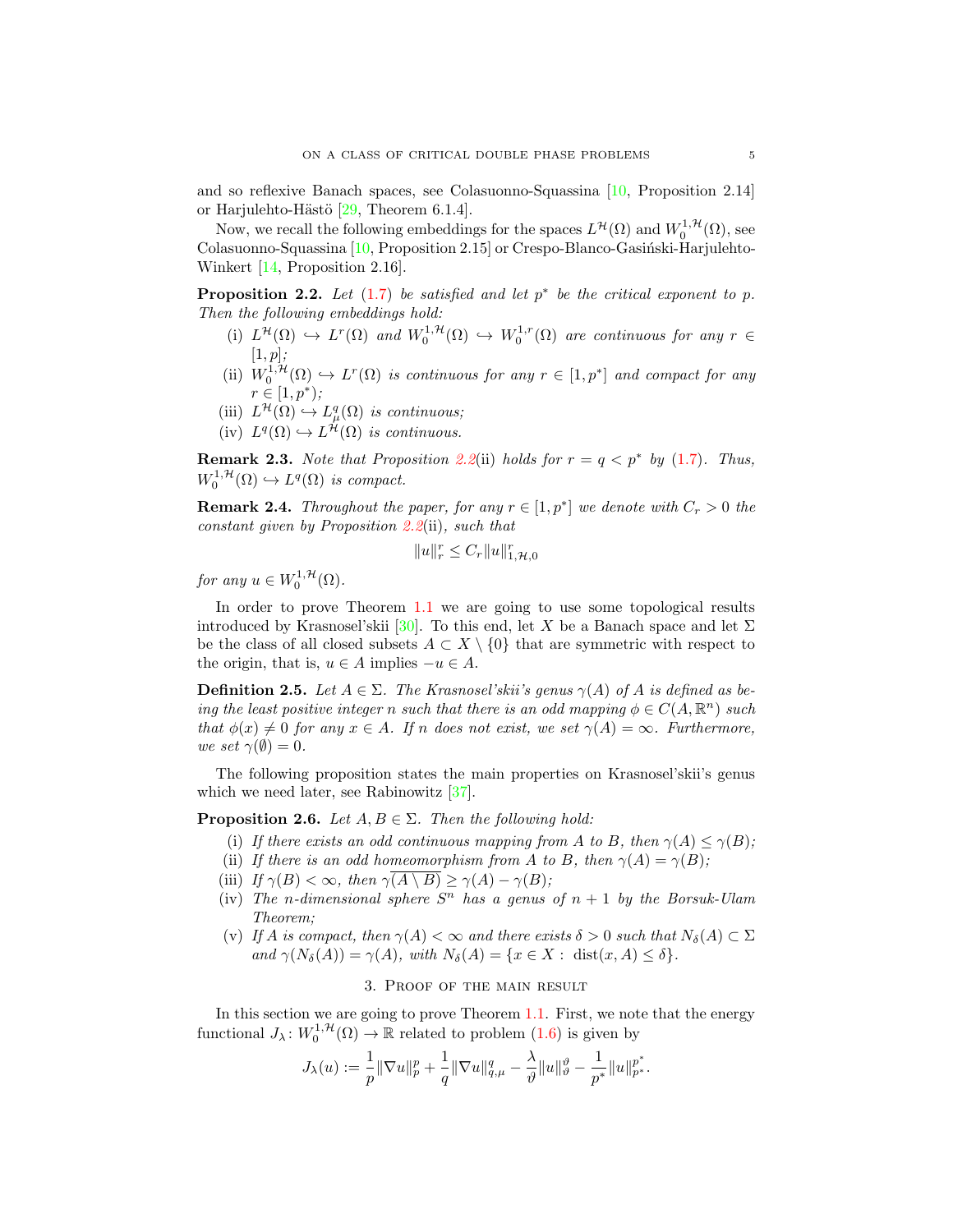It is clear that  $J_{\lambda} \in C^1(W_0^{1,\mathcal{H}}(\Omega))$  and that the weak solutions of  $(1.6)$  are exactly the critical points of  $J_{\lambda} : W_0^{1,\mathcal{H}}(\Omega) \to \mathbb{R}$ .

Now, we discuss the compactness property for the functional  $J_{\lambda}$ , given by the Palais–Smale condition. We say that  $\{u_n\}_{n\in\mathbb{N}} \subset W_0^{1,\mathcal{H}}(\Omega)$  is a Palais-Smale sequence for  $J_{\lambda}$  at level  $c \in \mathbb{R}$  if

<span id="page-5-3"></span>
$$
J_{\lambda}(u_n) \to c
$$
 and  $J'_{\lambda}(u_n) \to 0$  in  $(W_0^{1,\mathcal{H}}(\Omega))^{*}$  as  $n \to \infty$ . (3.1)

We say that  $J_{\lambda}$  satisfies the Palais-Smale condition at level c  $((PS)<sub>c</sub>$  for short) if any Palais-Smale sequence  ${u_n}_{n\in\mathbb{N}}$  at level c admits a convergent subsequence in  $W_0^{1,\mathcal{H}}(\Omega)$ .

<span id="page-5-4"></span>**Lemma 3.1.** Let [\(1.7\)](#page-1-3) be satisfied and let  $\{u_n\}_{n\in\mathbb{N}} \subset W_0^{1,\mathcal{H}}(\Omega)$  be a bounded  $(PS)_c$ sequence with  $c \in \mathbb{R}$ . Then, up to a subsequence,  $\nabla u_n(x) \to \nabla u(x)$  a.e. in  $\Omega$  as  $n \to \infty$ .

*Proof.* Since  $\{u_n\}_{n\in\mathbb{N}}$  is bounded in  $W_0^{1,\mathcal{H}}(\Omega)$ , by Proposition [2.2\(](#page-4-0)ii) and Brézis [\[7,](#page-14-26) Theorem 4.9] along with the reflexivity of  $W_0^{1, H}(\Omega)$ , there exists a subsequence, still denoted by  $\{u_n\}_{n\in\mathbb{N}}$ , and  $u \in W_0^{1,\mathcal{H}}(\Omega)$  such that

<span id="page-5-0"></span>
$$
u_n \rightharpoonup u \quad \text{in } W_0^{1, \mathcal{H}}(\Omega), \qquad \nabla u_n \rightharpoonup \nabla u \quad \text{in } \left[L^{\mathcal{H}}(\Omega)\right]^N,
$$
  
\n
$$
u_n \rightharpoonup u \quad \text{in } L^r(\Omega), \qquad u_n(x) \rightharpoonup u(x) \quad \text{a.e. in } \Omega,
$$
  
\n
$$
|u_n(x)| \le h(x) \quad \text{a.e. in } \Omega,
$$
\n(3.2)

as  $n \to \infty$  with  $r \in [1, p^*)$  and  $h \in L^q(\Omega)$ .

For any  $k \in \mathbb{N}$ , let  $T_k : \mathbb{R} \to \mathbb{R}$  be the truncation function defined by

$$
T_k(t) := \begin{cases} t & \text{if } |t| \leq k, \\ k \frac{t}{|t|} & \text{if } |t| > k. \end{cases}
$$

Let  $k \in \mathbb{N}$  be fixed. Then, since  $\{u_n\}_{n\in\mathbb{N}}$  is a  $(PS)_c$  sequence for  $J_\lambda$ , we have

<span id="page-5-1"></span>
$$
o(1) = \langle J'_{\lambda}(u_n), T_k(u_n - u) \rangle
$$
  
= 
$$
\int_{\Omega} \left( |\nabla u_n|^{p-2} \nabla u_n + \mu(x) |\nabla u_n|^{q-2} \nabla u_n \right) \cdot \nabla T_k(u_n - u) dx
$$
  

$$
- \lambda \int_{\Omega} |u_n|^{p-2} u_n T_k(u_n - u) dx - \int_{\Omega} |u_n|^{p^*-2} u_n T_k(u_n - u) dx,
$$
 (3.3)

as  $n \to \infty$ , because  $\{T_k(u_n-u)\}_{n\in\mathbb{N}}$  is bounded in  $W_0^{1,\mathcal{H}}(\Omega)$ . By Hölder's inequality, we see that the functional

$$
G: g \in [L^{\mathcal{H}}(\Omega)]^N \mapsto \int_{\Omega} \left( |\nabla u|^{p-2} \nabla u + \mu(x) |\nabla u|^{q-2} \nabla u \right) \cdot g \, dx
$$

is linear and bounded. From [\(3.2\)](#page-5-0) we see that  $\nabla T_k(u_n - u) \rightharpoonup 0$  in  $\left[L^{\mathcal{H}}(\Omega)\right]^N$ , so we can get

<span id="page-5-2"></span>
$$
\lim_{n \to \infty} \int_{\Omega} \left( |\nabla u|^{p-2} \nabla u + \mu(x) |\nabla u|^{q-2} \nabla u \right) \cdot \nabla T_k(u_n - u) \, \mathrm{d}x = 0. \tag{3.4}
$$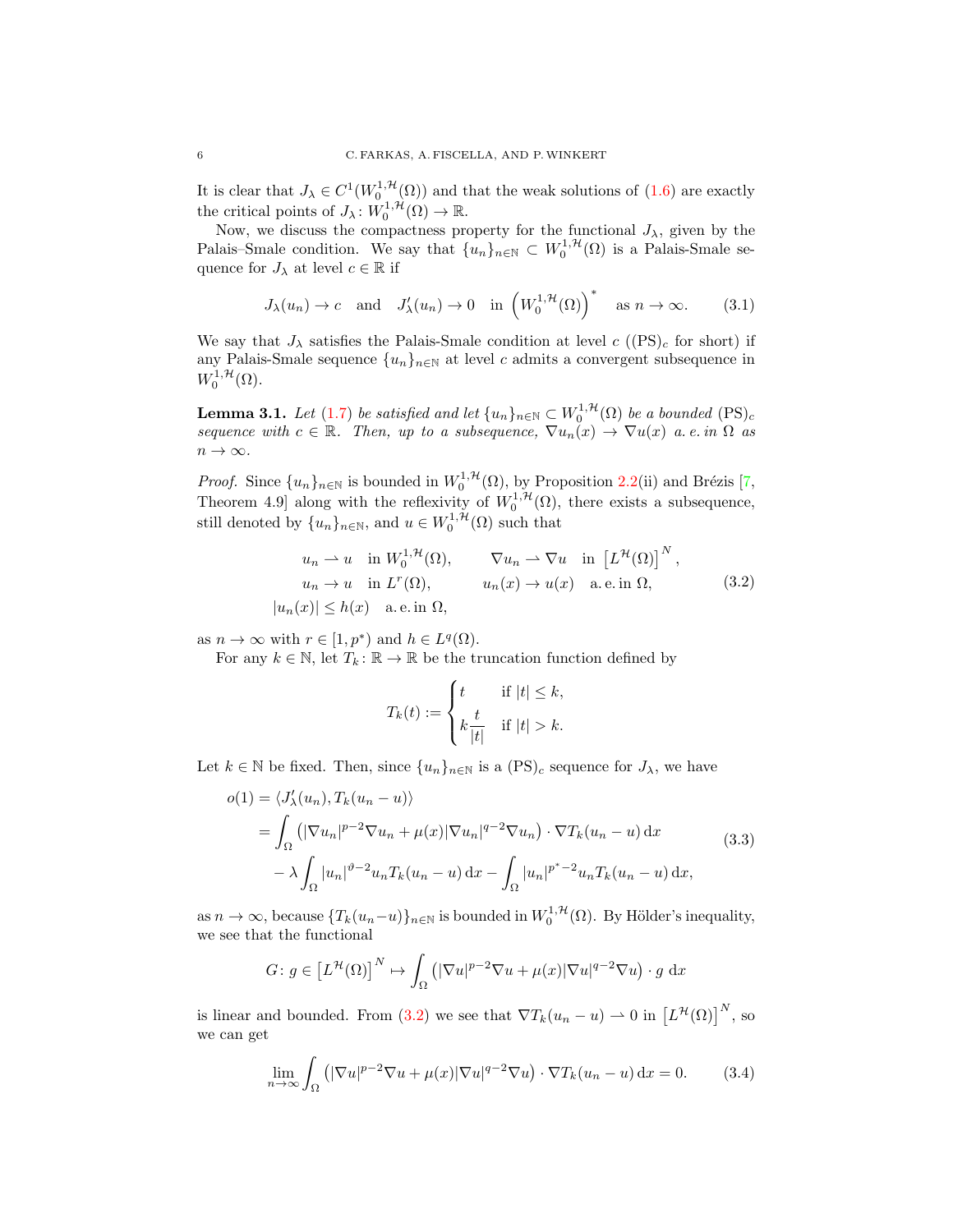By the boundedness of  $\{u_n\}_{n\in\mathbb{N}}$  and by Proposition [2.2\(](#page-4-0)ii), we also observe that for any  $n \in \mathbb{N}$ 

<span id="page-6-0"></span>
$$
\left| \int_{\Omega} |u_n|^{p^* - 2} u_n T_k(u_n - u) \, \mathrm{d}x \right| \le k \int_{\Omega} |u_n|^{p^* - 1} \, \mathrm{d}x \le Ck \tag{3.5}
$$

with a constant  $C > 0$  independent of n and k. Thus, by using  $(3.2)$ ,  $(3.3)$  and  $(3.4)$ , we get

<span id="page-6-1"></span>
$$
\limsup_{n \to \infty} \left[ \int_{\Omega} \left[ |\nabla u_n|^{p-2} \nabla u_n - |\nabla u|^{p-2} \nabla u \right] \cdot \nabla T_k(u_n - u) \, dx \right. \right. \left. + \int_{\Omega} \mu(x) \left[ |\nabla u_n|^{q-2} \nabla u_n - |\nabla u|^{q-2} \nabla u \right] \cdot \nabla T_k(u_n - u) \, dx \right] \tag{3.6}
$$
\n
$$
= \limsup_{n \to \infty} \int_{\Omega} |u_n|^{p^* - 2} u_n T_k(u_n - u) \, dx.
$$

From Simon  $[38, \text{ formula } (2.2)]$  $[38, \text{ formula } (2.2)]$  we have the well-known inequalities

<span id="page-6-2"></span>
$$
(|\xi|^{r-2}\xi - |\eta|^{r-2}\eta) \cdot (\xi - \eta) \ge \begin{cases} \kappa_r |\xi - \eta|^r & \text{if } r \ge 2, \\ \kappa_r \frac{|\xi - \eta|^2}{(|\xi|^r + |\eta|^r)^{\frac{2-r}{r}}} & \text{if } 1 < r < 2, \end{cases}
$$
(3.7)

for any  $\xi, \eta \in \mathbb{R}^N$  with a constant  $\kappa_r > 0$ . Thus, by [\(3.5\)](#page-6-0), [\(3.6\)](#page-6-1) and [\(3.7\)](#page-6-2), we obtain

<span id="page-6-3"></span>
$$
\limsup_{n \to \infty} \int_{\Omega} \left( |\nabla u_n|^{p-2} \nabla u_n - |\nabla u|^{p-2} \nabla u \right) \cdot \nabla T_k(u_n - u) \, dx
$$
\n
$$
\leq \limsup_{n \to \infty} \int_{\Omega} |u_n|^{p^* - 2} u_n T_k(u_n - u) \, dx
$$
\n
$$
\leq Ck.
$$
\n(3.8)

We set

$$
e_n(x) := \left( |\nabla u_n(x)|^{p-2} \nabla u_n(x) - |\nabla u(x)|^{p-2} \nabla u(x) \right) \cdot \nabla (u_n(x) - u(x)).
$$

Thanks to [\(3.7\)](#page-6-2) we see that  $e_n(x) \geq 0$  a. e. in  $\Omega$ . We split  $\Omega$  by

$$
S_n^k = \{x \in \Omega : |u_n(x) - u(x)| \le k\}
$$
 and  $G_n^k = \{x \in \Omega : |u_n(x) - u(x)| > k\},\$ 

where  $n, k \in \mathbb{N}$  are fixed. Taking  $\theta \in (0, 1)$  and using Hölder's inequality as well as the boundedness of  $\{e_n\}_{n\in\mathbb{N}}$  in  $L^1(\Omega)$  along with  $(3.8)$  gives

$$
\int_{\Omega} e_n^{\theta} dx \le \left( \int_{S_n^k} e_n dx \right)^{\theta} |S_n^k|^{1-\theta} + \left( \int_{G_n^k} e_n dx \right)^{\theta} |G_n^k|^{1-\theta}
$$
  

$$
\le (kC)^{\theta} |S_n^k|^{1-\theta} + \widetilde{C}^{\theta} |G_n^k|^{1-\theta}.
$$

From this, noticing that  $|G_n^k| \to 0$  as  $n \to \infty$ , we get

$$
0 \le \limsup_{n \to \infty} \int_{\Omega} e_n^{\theta} dx \le (kC)^{\theta} |\Omega|^{1-\theta}.
$$

Letting  $k \to 0^+$ , we obtain that  $e_n^{\theta} \to 0$  in  $L^1(\Omega)$  as  $n \to \infty$ . Thus, we may assume that  $e_n(x) \to 0$  a. e. in  $\Omega$ . Applying [\(3.7\)](#page-6-2) proves the assertion of the lemma.  $\square$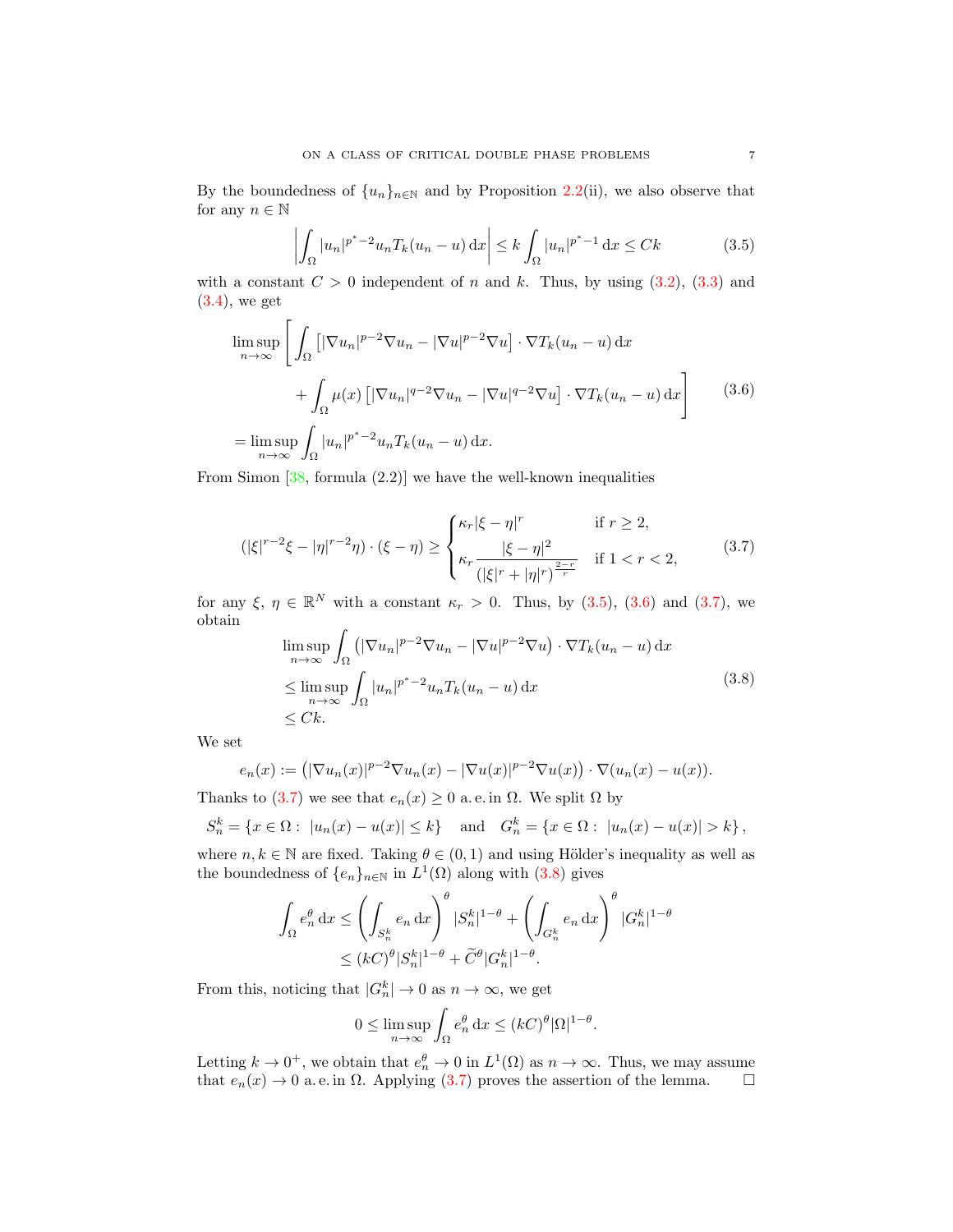<span id="page-7-4"></span>**Lemma 3.2.** Let [\(1.7\)](#page-1-3) be satisfied and let  $c < 0$ . Then, there exists  $\lambda_0 > 0$  such that for any  $\lambda \in (0, \lambda_0)$ , the functional  $J_\lambda$  satisfies the  $(PS)_c$  condition.

*Proof.* Let  $\lambda_0 > 0$  be sufficiently small such that

<span id="page-7-3"></span>
$$
|\Omega| \left(\frac{1}{q} - \frac{1}{p^*}\right)^{\frac{-p^*}{p^* - \vartheta}} \left[\lambda_0 \left(\frac{1}{\vartheta} - \frac{1}{q}\right)\right]^{\frac{p^*}{p^* - \vartheta}} < S^{\frac{p^*}{p^* - p}},\tag{3.9}
$$

where S is the best constant of the Sobolev embedding  $W_0^{1,p}(\Omega) \hookrightarrow L^{p^*}(\Omega)$ , namely

<span id="page-7-2"></span>
$$
S := \inf_{u \in W_0^{1,p}(\Omega) \setminus \{0\}} \frac{\|\nabla u\|_p^p}{\|u\|_{p^*}^p}.
$$
\n(3.10)

Let  $\lambda \in (0, \lambda_0)$  and let  $\{u_n\}_{n \in \mathbb{N}}$  be a  $(PS)_c$  sequence in  $W_0^{1, \mathcal{H}}(\Omega)$ . We first show that  $\{u_n\}_{n\in\mathbb{N}}$  is bounded in  $W_0^{1,\mathcal{H}}(\Omega)$ . Arguing by contradiction, going to a subsequence still denoted by  $\{u_n\}_{n\in\mathbb{N}}$ , we may suppose that  $\lim_{n\to\infty} ||u_n||_{1,\mathcal{H},0} = \infty$ and  $||u_n||_{1,\mathcal{H},0} \ge 1$  for any  $n \ge k$  with  $k \in \mathbb{N}$  sufficiently large. Thus, according to Proposition  $2.2$ (ii), we get

$$
J_{\lambda}(u_{n}) - \frac{1}{p^{*}} \langle J'_{\lambda}(u_{n}), u_{n} \rangle
$$
  
=  $\left(\frac{1}{p} - \frac{1}{p^{*}}\right) \|\nabla u_{n}\|_{p}^{p} + \left(\frac{1}{q} - \frac{1}{p^{*}}\right) \|\nabla u_{n}\|_{q,\mu}^{q} - \lambda \left(\frac{1}{\vartheta} - \frac{1}{p^{*}}\right) \|u_{n}\|_{\vartheta}^{\vartheta}$   

$$
\geq \left(\frac{1}{q} - \frac{1}{p^{*}}\right) \varrho_{\mathcal{H}}(\nabla u_{n}) - \lambda C_{\vartheta} \|u_{n}\|_{1, \mathcal{H}, 0}^{\vartheta}.
$$

Thus, by [\(3.1\)](#page-5-3) and Proposition [2.1\(](#page-3-1)iv) there exist  $c_1, c_2 > 0$  such that as  $n \to \infty$ ,

$$
c_1 + c_2 \|u_n\|_{1,\mathcal{H},0} + o(1) \ge \left(\frac{1}{q} - \frac{1}{p^*}\right) \|u_n\|_{1,\mathcal{H},0}^p - \lambda C_{\vartheta} \|u_n\|_{1,\mathcal{H},0}^{\vartheta},
$$

which is a contradiction since  $p^* > q > p > \vartheta > 1$ .

Hence,  $\{u_n\}_{n\in\mathbb{N}}$  is bounded in  $W_0^{1,\mathcal{H}}(\Omega)$ . By Proposition [2.2\(](#page-4-0)ii), Lemma [3.1,](#page-5-4) Brézis [\[7,](#page-14-26) Theorem 4.9] and the reflexivity of  $W_0^{1,1}(\Omega)$ , there exists a subsequence, still denoted by  $\{u_n\}_{n\in\mathbb{N}}$ , and  $u \in W_0^{1,\mathcal{H}}(\Omega)$  such that

<span id="page-7-0"></span>
$$
u_n \rightharpoonup u \quad \text{in } W_0^{1,\mathcal{H}}(\Omega), \qquad \qquad \nabla u_n \rightharpoonup \nabla u \quad \text{in } \left[L^{\mathcal{H}}(\Omega)\right]^N,
$$
  

$$
\nabla u_n(x) \to \nabla u(x) \quad \text{a.e. in } \Omega, \qquad u_n \to u \quad \text{in } L^r(\Omega), \qquad (3.11)
$$
  

$$
u_n(x) \to u(x) \quad \text{a.e. in } \Omega, \qquad \|u_n - u\|_{p^*} \to \ell,
$$

as  $n \to \infty$  with  $r \in [1, p^* )$ . Let A be the nodal set of the weight function  $\mu(\cdot)$  given by

$$
A = \{x \in \Omega : \mu(x) = 0\}.
$$

As  $\mu(\cdot)$  is a Lipschitz continuous function by [\(1.7\)](#page-1-3), we know that  $\Omega \setminus A$  is an open subset of  $\mathbb{R}^N$ .

Since the sequence  $\{|\nabla u_n|^{p-2} \nabla u_n\}_{n\in\mathbb{N}}$  is bounded in  $L^{p'}(\Omega)$ , by  $(3.11)$  we get

<span id="page-7-1"></span>
$$
\lim_{n \to \infty} \int_{\Omega} |\nabla u_n|^{p-2} \nabla u_n \cdot \nabla u \, dx = ||\nabla u||_p^p. \tag{3.12}
$$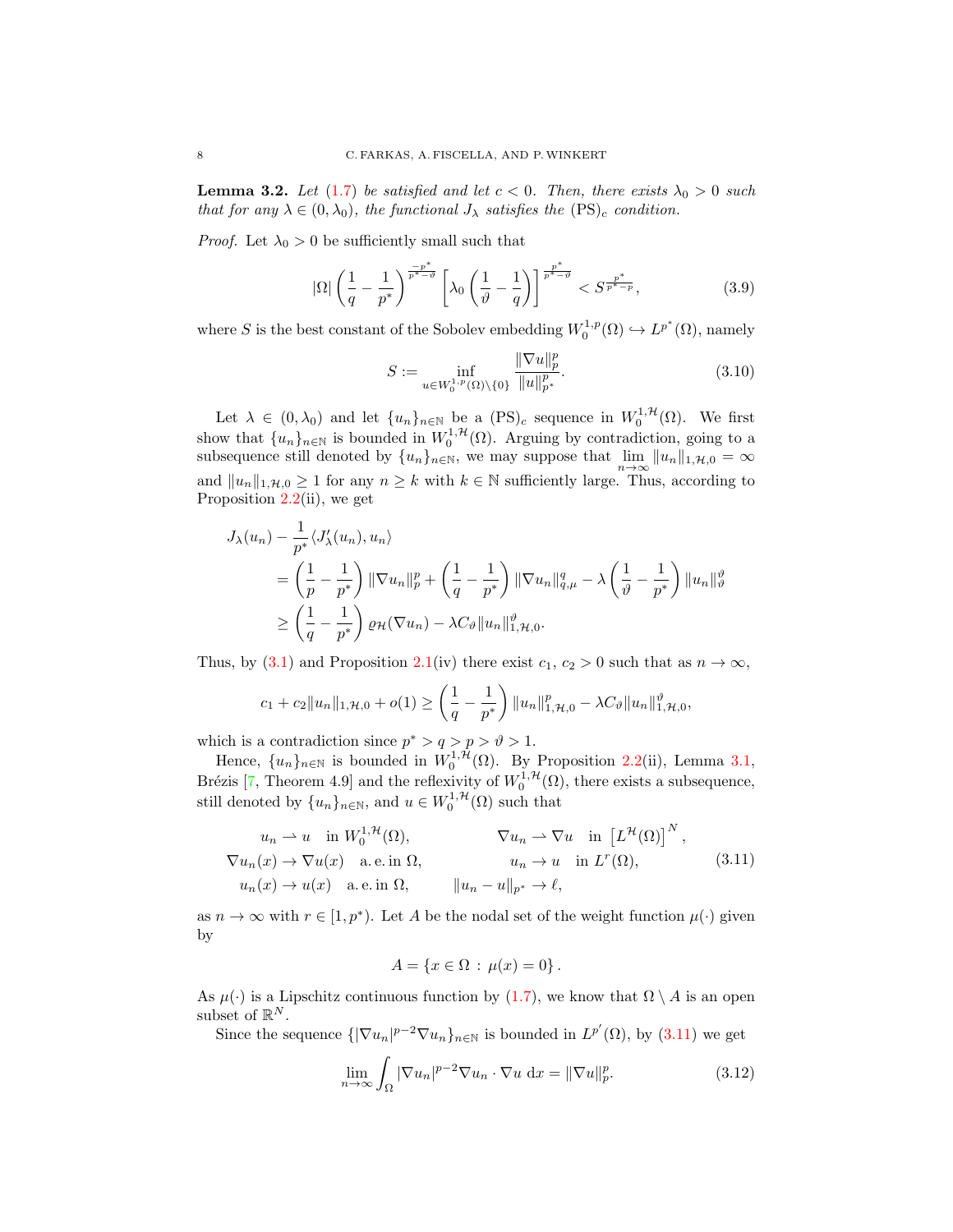Because of the boundedness of  $\{\nabla u_n\}^{q-2} \nabla u_n\}_{n \in \mathbb{N}}$  in  $L^{q'}(\Omega \setminus A, \mu(x) \,dx)$ , by using [\(3.11\)](#page-7-0) and Autuori-Pucci [\[1,](#page-13-4) Proposition A.8] we conclude that

$$
\lim_{n \to \infty} \int_{\Omega} \mu(x) |\nabla u_n|^{q-2} \nabla u_n \cdot \nabla u \, dx
$$
\n
$$
= \lim_{n \to \infty} \int_{\Omega \setminus A} \mu(x) |\nabla u_n|^{q-2} \nabla u_n \cdot \nabla u \, dx = ||\nabla u||_{q,\mu}^q. \tag{3.13}
$$

Furthermore, using  $(3.2)$  and the Lemma of Brézis-Lieb in Papageorgiou-Winkert [\[35\]](#page-15-12), we obtain

<span id="page-8-1"></span><span id="page-8-0"></span>
$$
\|\nabla u_j\|_p^p - \|\nabla u_j - \nabla u\|_p^p = \|\nabla u\|_p^p + o(1),
$$
  

$$
\|\nabla u_j\|_{q,\mu}^q - \|\nabla u_j - \nabla u\|_{q,\mu}^q = \|\nabla u\|_{q,\mu}^q + o(1),
$$
  

$$
\|u_j\|_{p^*}^{p^*} - \|u_j - u\|_{p^*}^{p^*} = \|u\|_{p^*}^{p^*} + o(1),
$$
  
(3.14)

as  $n \to \infty$ . Thus, by [\(3.11\)](#page-7-0), [\(3.12\)](#page-7-1) and [\(3.13\)](#page-8-0), we get

$$
o(1) = \langle J'_{\lambda}(u_n), u_n - u \rangle
$$
  
=  $\int_{\Omega} (|\nabla u_n|^{p-2} \nabla u_n + \mu(x)|\nabla u_n|^{q-2} \nabla u_n) \cdot (\nabla u_n - \nabla u) dx$   
 $- \lambda \int_{\Omega} |u_n|^{r-2} (u_n - u) dx - \int_{\Omega} |u_n|^{p^* - 2} (u_n - u) dx$   
=  $\|\nabla u_n\|_p^p - \|\nabla u\|_p^p + \|\nabla u_n\|_{q,\mu}^p - \|\nabla u\|_{q,\mu}^p - \|u_n\|_{p^*}^{p^*} - \|u\|_{p^*}^{p^*} + o(1)$ 

as  $n \to \infty$ . Hence, by [\(3.11\)](#page-7-0) and [\(3.14\)](#page-8-1) it follows that

<span id="page-8-2"></span>
$$
\|\nabla u_n - \nabla u\|_p^p + \|\nabla u_n - \nabla u\|_{q,\mu}^q = \|u_n - u\|_{p^*}^{p^*} + o(1) = \ell^{p^*} + o(1) \tag{3.15}
$$

as  $n \to \infty$ .

Now, assume for contradiction that  $\ell > 0$ . By Proposition [2.2\(](#page-4-0)i), [\(3.10\)](#page-7-2) and  $(3.15)$ , we see that  $\ell^{p^*} \geq S\ell^p$  which implies

<span id="page-8-3"></span>
$$
\ell \ge S^{\frac{1}{p^*-p}}.\tag{3.16}
$$

For any  $n \in \mathbb{N}$  we have

$$
J_{\lambda}(u_n) - \frac{1}{q} \langle J'_{\lambda}(u_n), u_n \rangle
$$
  
=  $\left(\frac{1}{p} - \frac{1}{q}\right) \|\nabla u_n\|_p^p - \lambda \left(\frac{1}{\vartheta} - \frac{1}{q}\right) \|u_n\|_{\vartheta}^{\vartheta} + \left(\frac{1}{q} - \frac{1}{p^*}\right) \|u_n\|_{p^*}^{p^*}.$ 

From this, as  $n \to \infty$ , by [\(3.1\)](#page-5-3), [\(3.11\)](#page-7-0), [\(3.14\)](#page-8-1), Hölder's and Young's inequality, we obtain

$$
c \ge \left(\frac{1}{q} - \frac{1}{p^*}\right) \left(\ell^{p^*} + \|u\|_{p^*}^{p^*}\right) - \lambda \left(\frac{1}{\vartheta} - \frac{1}{q}\right) \|u\|_{\vartheta}^{\vartheta}
$$
  
\n
$$
\ge \left(\frac{1}{q} - \frac{1}{p^*}\right) \left(\ell^{p^*} + \|u\|_{p^*}^{p^*}\right) - \lambda \left(\frac{1}{\vartheta} - \frac{1}{q}\right) |\Omega|^{\frac{p^*-\vartheta}{p^*}} \|u\|_{p^*}^{\vartheta}
$$
  
\n
$$
\ge \left(\frac{1}{q} - \frac{1}{p^*}\right) \left(\ell^{p^*} + \|u\|_{p^*}^{p^*}\right) - \left(\frac{1}{q} - \frac{1}{p^*}\right) \|u\|_{p^*}^{p^*}
$$
  
\n
$$
- |\Omega| \left(\frac{1}{q} - \frac{1}{p^*}\right)^{-\frac{\vartheta}{p^*-\vartheta}} \left[\lambda \left(\frac{1}{\vartheta} - \frac{1}{q}\right)\right]^{\frac{p^*}{p^*-\vartheta}}.
$$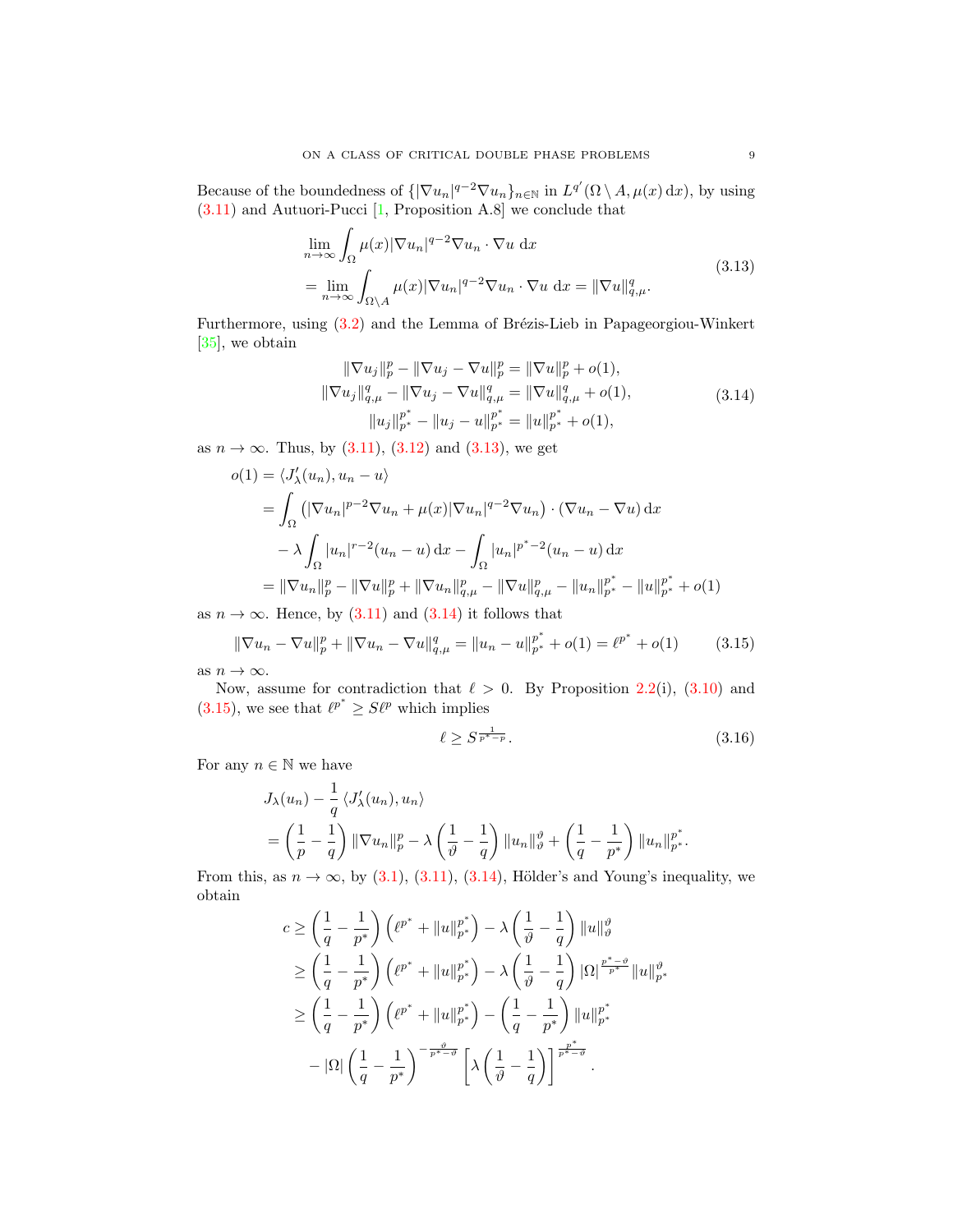Finally, by [\(3.16\)](#page-8-3) we get

$$
0>c\geq \left(\frac{1}{q}-\frac{1}{p^*}\right)S^{\frac{p^*}{p^*-p}}-|\Omega|\left(\frac{1}{q}-\frac{1}{p^*}\right)^{-\frac{\vartheta}{p^*- \vartheta}}\left[\lambda\left(\frac{1}{\vartheta}-\frac{1}{q}\right)\right]^{\frac{p^*}{p^*- \vartheta}}>0,
$$

where the last inequality follows from  $(3.9)$ . This gives a contradiction and shows that  $\ell = 0$ . Hence, by [\(3.15\)](#page-8-2) and Proposition [2.1\(](#page-3-1)v), the result follows.

Note that the energy functional  $J_{\lambda}: W_0^{1,\mathcal{H}}(\Omega) \to \mathbb{R}$  is not bounded from below. For this, we will use the treatment of García Azorero-Peral Alonso  $[23]$  following ideas from Figueiredo-Santos Júnior-Suárez [\[19\]](#page-14-4) and Zhang-Fiscella-Liang [\[45\]](#page-15-1) in order to obtain a lower bound for a special truncated functional related to  $J_{\lambda}$ . Let us define  $\beta_{\lambda} : [0, \infty) \to \mathbb{R}$  by

$$
\beta_\lambda(t):=\frac{1}{q}t^q-\frac{\lambda}{\vartheta}C_\vartheta t^\vartheta-\frac{1}{p^*}C_{p^*}t^{p^*},
$$

where  $C_{\vartheta}$  and  $C_{p^*}$  are the constants mentioned in Remark [2.4.](#page-4-1) Since  $\vartheta < q$  we see that  $\beta_{\lambda}(t) < 0$  for t near zero and due to  $1 < \theta < p < q < p^*$  there exists  $\lambda_1 > 0$  such that  $\beta_\lambda$  attains its positive maximum for any  $\lambda \in (0, \lambda_1)$ . Let  $R_0(\lambda)$ and  $R_1(\lambda)$  be the unique roots of  $\beta_{\lambda}$  such that  $0 < R_0(\lambda) < R_1(\lambda)$ .

Then, we have the following claim.

Claim:  $R_0(\lambda) \to 0$  as  $\lambda \to 0$ .

From  $\beta_{\lambda}(R_0(\lambda)) = 0$  and  $\beta'_{\lambda}(R_0(\lambda)) > 0$  we have

<span id="page-9-1"></span><span id="page-9-0"></span>
$$
\frac{1}{q}R_0(\lambda)^q = \frac{\lambda}{\vartheta}C_\vartheta R_0(\lambda)^\vartheta + \frac{1}{p^*}C_{p^*}R_0(\lambda)^{p^*}
$$
\n(3.17)

and

$$
R_0(\lambda)^{q-1} > \lambda C_\vartheta R_0(\lambda)^{\vartheta - 1} + C_{p^*} R_0(\lambda)^{p^* - 1} \tag{3.18}
$$

for any  $\lambda \in (0, \lambda_1)$ . From  $(3.17)$  we know that  $R_0(\lambda)$  is bounded since  $\vartheta < q < p^*$ . Suppose that  $R_0(\lambda) \to R > 0$  as  $\lambda \to 0$ . Then we obtain from [\(3.17\)](#page-9-0) and [\(3.18\)](#page-9-1)

$$
\frac{1}{q}R^q = \frac{1}{p^*}C_{p^*}R^{p^*} \text{ and } R^{q-1} \ge C_{p^*}R^{p^*-1},
$$

which is a contradiction since  $q < p^*$ . This proves the Claim.

From the Claim, there exists  $\lambda_2 > 0$  such that  $R_0(\lambda) < 1$  for any  $\lambda \in (0, \lambda_2)$ . This implies that  $R_0(\lambda) < \min\{R_1(\lambda), 1\}$ . Thus, for any  $\lambda \in (0, \min\{\lambda_1, \lambda_2\})$  we choose a  $C^{\infty}$ -function  $\tau: [0, \infty) \to [0, 1]$  such that

<span id="page-9-2"></span>
$$
\tau(t) := \begin{cases} 1 & \text{if } t \in [0, R_0(\lambda)], \\ 0 & \text{if } t \in [\min\{R_1(\lambda), 1\}, \infty). \end{cases} \tag{3.19}
$$

Then, we can introduce following truncated energy functional

$$
\widehat{J}_{\lambda}(u):=\frac{1}{p}\|\nabla u\|_{p}^{p}+\frac{1}{q}\|\nabla u\|_{q,\mu}^{q}-\frac{\lambda}{\vartheta}\|u\|_{\vartheta}^{\vartheta}-\frac{1}{p^{*}}\|u\|_{p^{*}}^{p^{*}}\tau(\|u\|_{1,\mathcal{H},0}).
$$

It is clear that  $\widehat{J}_\lambda \in C^1(W_0^{1,\mathcal{H}}(\Omega), \mathbb{R})$  is coercive and bounded from below. Also, note that if  $||u||_{1,\mathcal{H},0} \leq R_0(\lambda) < \min\{R_1(\lambda), 1\}$ , then  $\widehat{J}_\lambda(u) = J_\lambda(u)$ .

Thus, we have the following technical result.

<span id="page-9-3"></span>**Lemma 3.3.** Let [\(1.7\)](#page-1-3) be satisfied. Then there exists  $\lambda^* > 0$  such that for any  $\lambda \in (0, \lambda^*)$  the following hold: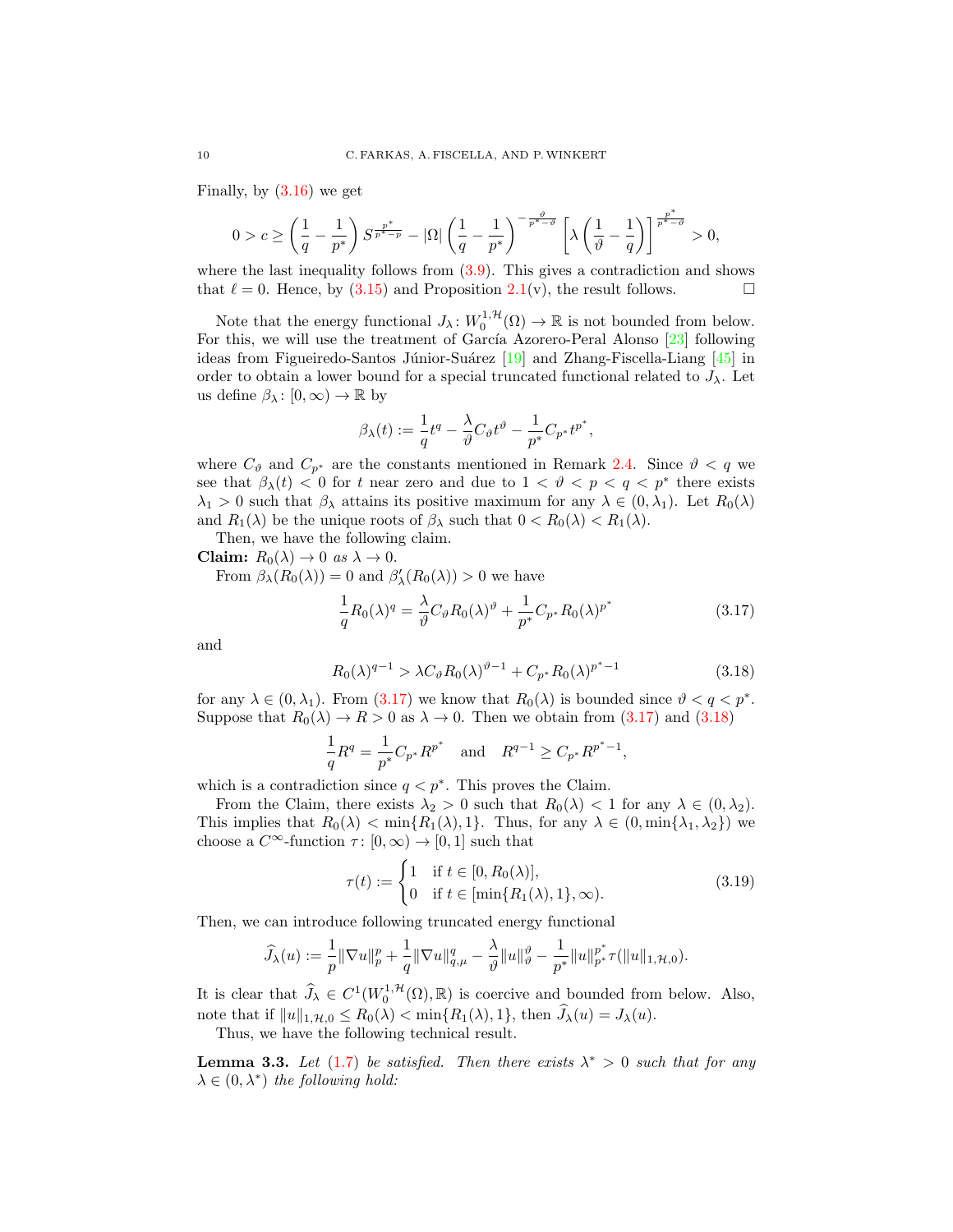- (i) If  $\widehat{J}_{\lambda}(u) < 0$ , then  $||u||_{1,\mathcal{H},0} < R_0(\lambda)$  and  $J_{\lambda}(v) = \widehat{J}_{\lambda}(v)$  for any v in a sufficiently small neighborhood of u;
- (ii)  $\widehat{J}_{\lambda}$  fulfills a local  $(PS)_{c}$  condition for  $c < 0$ .

Proof. Let  $\lambda^* \leq \min\{\lambda_0, \lambda_1, \lambda_2, \lambda_3\}$ , where  $\lambda_0$  is given in Lemma [3.2,](#page-7-4)  $\lambda_1$  and  $\lambda_2$ are chosen for the definition of  $\tau$  in [\(3.19\)](#page-9-2), while  $\lambda_3 := \frac{\vartheta}{C_{\vartheta}q}$  with  $C_{\vartheta}$  mentioned in Remark [2.4.](#page-4-1) Let  $\lambda \in (0, \lambda^*)$ .

(i) Let  $\widehat{J}_{\lambda}(u) < 0$ . We distinguish two different cases.

**Case 1:**  $||u||_{1,\mathcal{H},0} \ge 1$ .

This case cannot occur. Indeed, by the definition of  $\tau$  in [\(3.19\)](#page-9-2) we know that  $\tau(||u||_{1,\mathcal{H},0}) = 0$ . Therefore, by Propositions [2.1\(](#page-3-1)iv) and [2.2\(](#page-4-0)ii) we get that

$$
\hat{J}_{\lambda}(u) = \frac{1}{p} \|\nabla u\|_{p}^{p} + \frac{1}{q} \|\nabla u\|_{q,\mu}^{q} - \frac{\lambda}{\vartheta} \|u\|_{\vartheta}^{\vartheta} - \frac{1}{p^{*}} \|u\|_{p^{*}}^{p^{*}} \tau(\|u\|_{1,\mathcal{H},0})
$$
\n
$$
\geq \frac{1}{q} \|u\|_{1,\mathcal{H},0}^{p} - \frac{\lambda}{\vartheta} C_{\vartheta} \|u\|_{1,\mathcal{H},0}^{\vartheta}
$$
\n
$$
= \phi_{\lambda}(\|u\|_{1,\mathcal{H},0}), \qquad (3.20)
$$

where  $\phi_{\lambda} : [1, \infty) \to \mathbb{R}$  is given by

<span id="page-10-0"></span>
$$
\phi_{\lambda}(t) := \frac{1}{q}t^{p} - \frac{\lambda}{\vartheta}C_{\vartheta}t^{\vartheta}.
$$

It is clear that  $\phi_{\lambda}$  has a global minimum point at

$$
t_0 = \left(\lambda \frac{C_{\vartheta}q}{p}\right)^{\frac{1}{p-\vartheta}}
$$

with

$$
\phi_{\lambda}(t_0) = \frac{1}{q} \left( \lambda \frac{C_{\vartheta} q}{p} \right)^{\frac{p}{p-\vartheta}} \left( 1 - \frac{p}{\vartheta} \right) < 0,
$$

since  $\vartheta < p$ .

We point out that  $\phi_{\lambda}(t) \geq 0$  if and only if  $t \geq \left(\lambda \frac{C_{\vartheta}q}{\vartheta}\right)^{\frac{1}{p-\vartheta}}$ . Hence, choosing  $\lambda \leq \lambda_3 = \frac{\vartheta}{C_{\vartheta}q}$  we have  $\min_{t \in [1,\infty]} \phi_{\lambda}(t) \geq 0$  which yields, joint with  $(3.20)$ , that  $\widehat{J}_{\lambda}(u) \geq 0$  for any  $||u||_{1,\mathcal{H},0} \geq 1$ . This gives the desired contradiction.

**Case 2:**  $||u||_{1,\mathcal{H},0} < 1.$ 

By Propositions  $2.1(iii)$  $2.1(iii)$  and  $2.2(ii)$  $2.2(ii)$  we get

$$
\hat{J}_{\lambda}(u) \ge \frac{1}{q} ||u||_{1, \mathcal{H}, 0}^{q} - \frac{\lambda}{\vartheta} C_{\vartheta} ||u||_{1, \mathcal{H}, 0}^{\vartheta} - \frac{1}{p^{*}} C_{p^{*}} ||u||_{1, \mathcal{H}, 0}^{p^{*}} \tau(||u||_{1, \mathcal{H}, 0})
$$
  
=  $\hat{\beta}_{\lambda}(||u||_{1, \mathcal{H}, 0}),$ 

where

<span id="page-10-1"></span>
$$
\widehat{\beta}_{\lambda}(t) := \frac{1}{q}t^q - \frac{\lambda}{\vartheta}C_{\vartheta}t^{\vartheta} - \frac{1}{p^*}C_{p^*}t^{p^*}\tau(t).
$$

Since  $0 \leq \tau \leq 1$ , we note that

$$
\widehat{\beta}_{\lambda}(t) \ge \beta_{\lambda}(t) \ge 0 \quad \text{for any } t \in [R_0(\lambda), \min\{R_1(\lambda), 1\}], \tag{3.21}
$$

where the last inequality follows by the construction of the roots  $R_0(\lambda)$  and  $R_1(\lambda)$ for  $\beta_{\lambda}$ .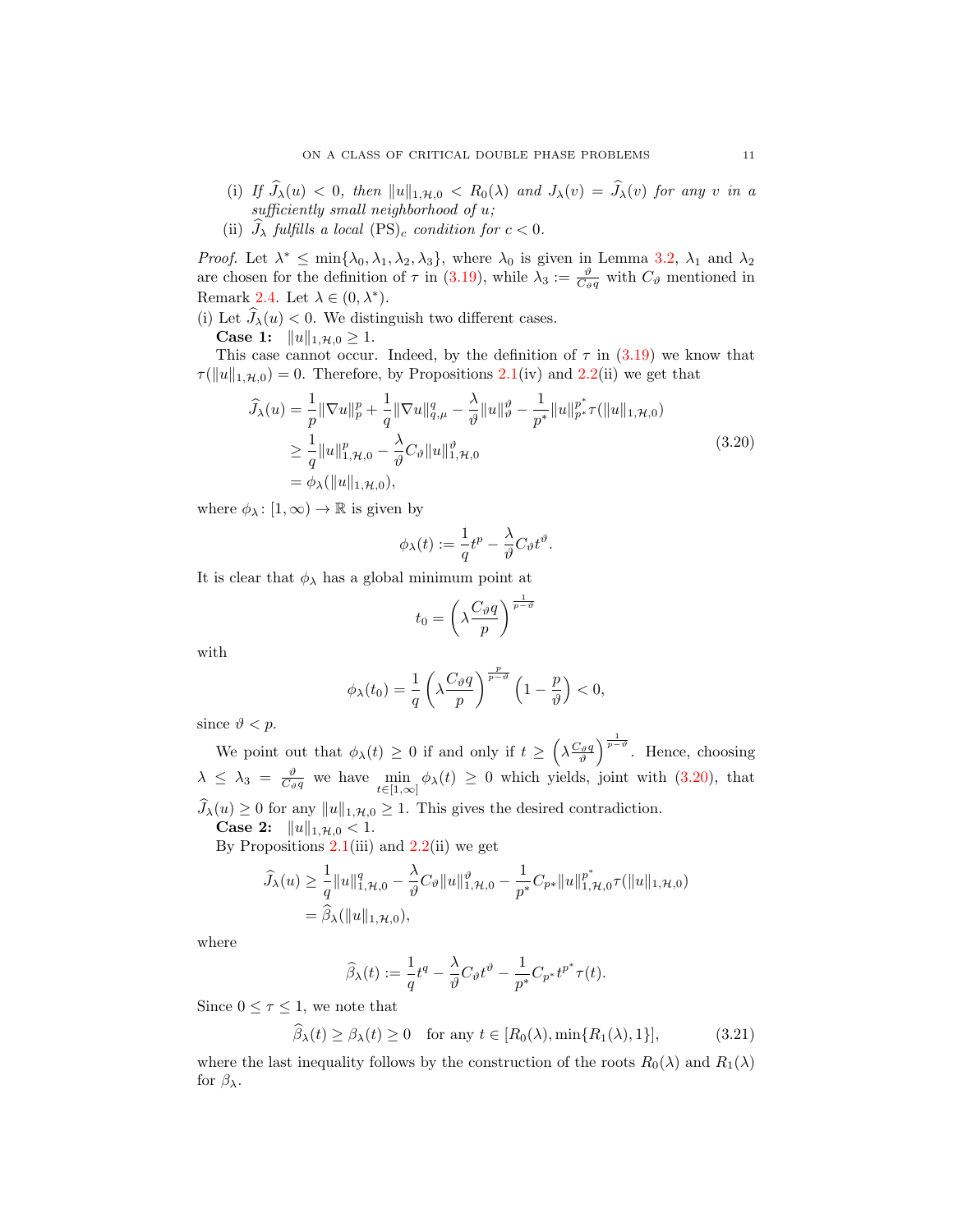Hence, if  $\min\{R_1(\lambda), 1\} = 1$ , then from  $\widehat{J}_\lambda(u) < 0$  and  $(3.21)$  we obtain that  $||u||_{1,\mathcal{H},0} < R_0(\lambda).$ 

While, if  $\min\{R_1(\lambda), 1\} = R_1(\lambda)$ , considering  $R_1(\lambda) < ||u||_{1,\mathcal{H},0} < 1$  and arguing similarly to  $(3.20)$  we get

$$
\widehat{J}_{\lambda}(u) \ge \widehat{\phi}_{\lambda}(\|u\|_{1,\mathcal{H},0}) \quad \text{with} \quad \widehat{\phi}_{\lambda}(t) := \frac{1}{q}t^{q} - \frac{\lambda}{\vartheta}C_{\vartheta}t^{\vartheta},
$$

from which we can proceed exactly as in Case 1 to get a contradiction. Considering  $R_0(\lambda) < ||u||_{1,\mathcal{H},0} \leq R_1(\lambda)$ , from  $\hat{J}_{\lambda}(u) < 0$  and  $(3.21)$  we get another contradiction. Hence, we obtain again  $||u||_{1,\mathcal{H},0} < R_0(\lambda)$ , completing the first part of (i).

Moreover, we observe that  $\widehat{J}_\lambda(v) = J_\lambda(v)$  for any  $||v-u||_{1,\mathcal{H},0} < R_0(\lambda) - ||u||_{1,\mathcal{H},0}$ , concluding the proof of (i).

(ii) Note that any Palais-Smale sequence for  $\widehat{J}_{\lambda}$  is bounded since  $\widehat{J}_{\lambda}$  is coercive. Applying Lemma [3.2](#page-7-4) shows that we have a local Palais-Smale condition for  $J_{\lambda} \equiv \hat{J}_{\lambda}$  at any level  $c < 0$ at any level  $c < 0$ .

Now, we are going to construct an appropriate mini-max sequence of negative critical values for the functional  $\hat{J}_\lambda$ .

<span id="page-11-3"></span>**Lemma 3.4.** Let [\(1.7\)](#page-1-3) be satisfied and let  $\lambda \in (0, \lambda_2)$ , where  $\lambda_2$  is chosen for the definition of  $\tau$  in [\(3.19\)](#page-9-2). For any  $n \in \mathbb{N}$  there exists  $\varepsilon = \varepsilon(\lambda, n) > 0$  such that

<span id="page-11-0"></span>
$$
\gamma\left(\widehat{J}_{\lambda}^{-\varepsilon}\right) \geq n.
$$

where  $\widehat{J}_{\lambda}^{-\varepsilon} = \left\{ u \in W_0^{1, \mathcal{H}}(\Omega) : \widehat{J}_{\lambda}(u) \leq -\varepsilon \right\}.$ 

*Proof.* Let  $\lambda \in (0, \lambda_2)$  and  $n \in \mathbb{N}$  be fixed and let  $Y_n$  be an *n*-dimensional subspace of  $W_0^{1, H}(\Omega)$ . By Proposition [2.2\(](#page-4-0)ii) we have that  $Y_n \hookrightarrow L^{\vartheta}(\Omega)$  is continuously embedded. Hence, the norms of  $W_0^{1,\mathcal{H}}(\Omega)$  and  $L^{\vartheta}(\Omega)$  are equivalent on  $Y_n$ . In particular, there exists a positive constant  $C(n)$  which depends only on n such that

$$
-C(n)\|u\|_{1,\mathcal{H},0}^{\vartheta} \ge -\|u\|_{\vartheta}^{\vartheta} \quad \text{for any } u \in Y_n. \tag{3.22}
$$

Therefore, using [\(3.22\)](#page-11-0) and Proposition [2.1\(](#page-3-1)iii), for any  $u \in Y_n$  with  $||u||_{1,\mathcal{H},0} \leq$  $R_0(\lambda) < 1$  we have

<span id="page-11-1"></span>
$$
\widehat{J}_{\lambda}(u) \le \frac{1}{p} ||u||_{1, \mathcal{H}, 0}^p - \frac{\lambda}{\vartheta} C(n) ||u||_{1, \mathcal{H}, 0}^{\vartheta}.
$$
\n(3.23)

Now, let  $r$  and  $R$  be two positive constants such that

$$
r < R < \min\left\{ R_0(\lambda), \left( \frac{\lambda C(n)p}{\vartheta} \right)^{\frac{1}{p-\vartheta}} \right\} \tag{3.24}
$$

and let

<span id="page-11-2"></span>
$$
\mathbb{S}_n = \{ u \in Y_n : ||u||_{1, \mathcal{H}, 0} = r \}.
$$

It is clear that  $\mathbb{S}_n$  is homeomorphic to the  $(n-1)$ -dimensional sphere  $S^{n-1}$ . Thus, from Proposition [2.6\(](#page-4-2)iv) we know that  $\gamma(\mathbb{S}_n) = n$ . Furthermore, from [\(3.23\)](#page-11-1) and [\(3.24\)](#page-11-2) we obtain

$$
\widehat{J}_{\lambda}(u) \le r^{\vartheta} \left( \frac{1}{p} r^{p-\vartheta} - \frac{\lambda}{\vartheta} C(n) \right) \le R^{\vartheta} \left( \frac{1}{p} R^{p-\vartheta} - \frac{\lambda}{\vartheta} C(n) \right) < 0.
$$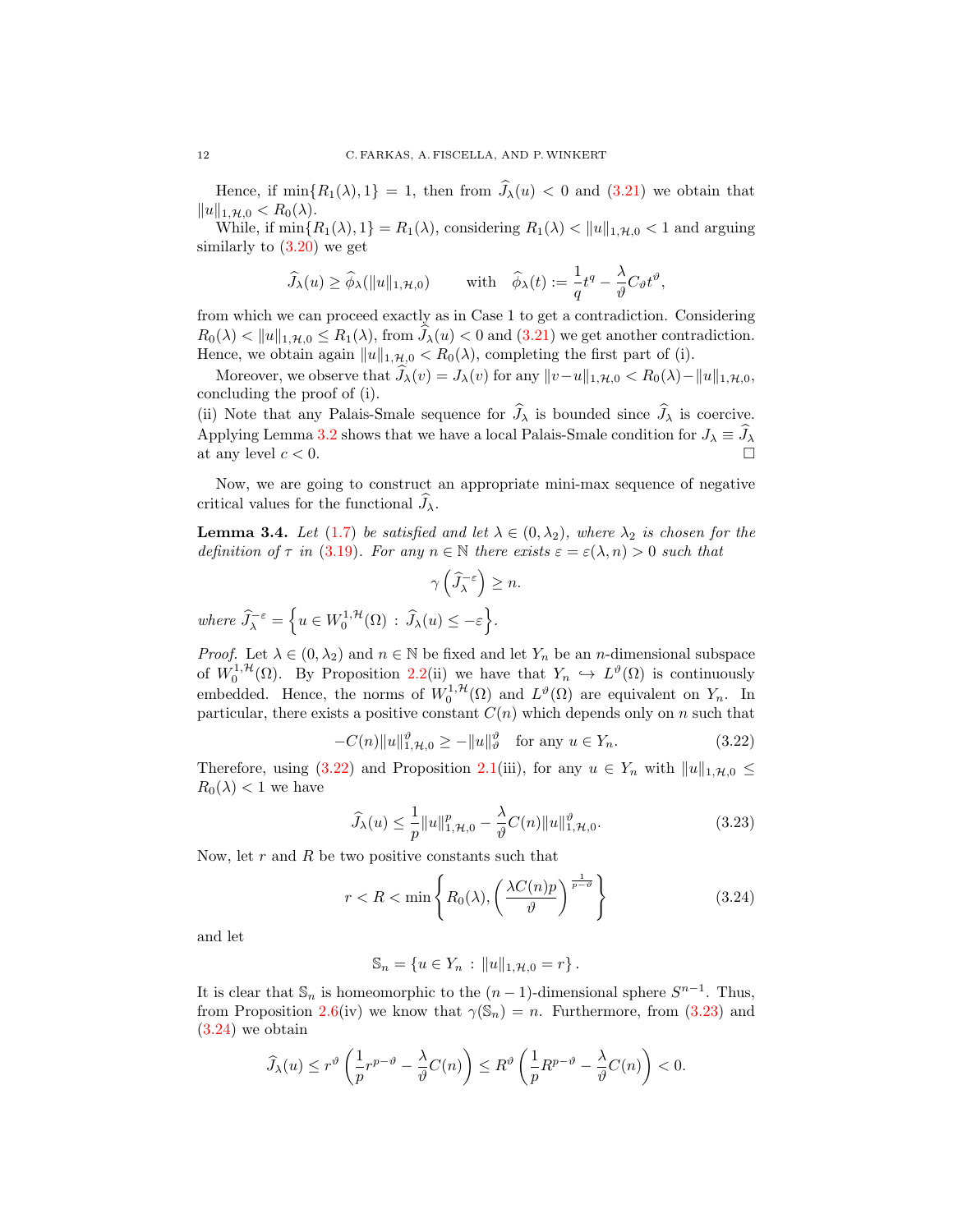Hence, we find a constant  $\varepsilon > 0$  such that  $\widehat{J}_\lambda(u) < -\varepsilon$  for any  $u \in \mathbb{S}_n$ , that is,  $\mathbb{S}_n \subset \widehat{J}_\lambda^{-\varepsilon}$  and so, by Proposition [2.6\(](#page-4-2)i),

$$
\gamma\left(\widehat{J}_{\lambda}^{-\varepsilon}\right) \ge \gamma(\mathbb{S}_n) = n.
$$

Next we define for any  $n \in \mathbb{N}$  the sets

$$
\Sigma_n = \left\{ A \subset W_0^{1,\mathcal{H}}(\Omega) \setminus \{0\} : A \text{ is closed, } A = -A \text{ and } \gamma(A) \ge n \right\},\
$$
  

$$
K_c = \left\{ u \in W_0^{1,\mathcal{H}}(\Omega) : \widehat{J}'_{\lambda}(u) = 0 \text{ and } \widehat{J}_{\lambda}(u) = c \right\}
$$

and the number

$$
c_n = \inf_{A \in \Sigma_n} \sup_{u \in A} \widehat{J}_{\lambda}(u).
$$

Clearly,  $c_n \leq c_{n+1}$  for any  $n \in \mathbb{N}$ .

<span id="page-12-1"></span>**Lemma 3.5.** Let [\(1.7\)](#page-1-3) be satisfied and let  $\lambda \in (0, \lambda_2)$ , where  $\lambda_2$  is chosen for the definition of  $\tau$  in [\(3.19\)](#page-9-2). For any  $n \in \mathbb{N}$ , the number  $c_n$  is negative.

*Proof.* Let  $\lambda \in (0, \lambda_2)$  and  $n \in \mathbb{N}$  be fixed. From Lemma [3.4](#page-11-3) we know there exists  $\varepsilon > 0$  such that  $\gamma\left(\widehat{J}_{\lambda}^{-\varepsilon}\right) \geq n$ . Also, since  $\widehat{J}_{\lambda}$  is even and continuous, we know that  $\widehat{J}_{\lambda}^{-\varepsilon} \in \Sigma_n$ . From  $\widehat{J}_{\lambda}(0) = 0$  we have  $0 \notin \widehat{J}_{\lambda}^{-\varepsilon}$ . Since  $\sup_{u \in \widehat{J}_{\lambda}^{-\varepsilon}} \widehat{J}_{\lambda}(u) \leq -\varepsilon$  and  $\widehat{J}_{\lambda}$  is bounded from below, we obtain

$$
-\infty < c_n = \inf_{A \in \Sigma_n} \sup_{u \in A} \widehat{J}_\lambda(u) \le \sup_{u \in \widehat{J}_\lambda^{-\varepsilon}} \widehat{J}_\lambda(u) \le -\varepsilon < 0.
$$

Next we have the following lemma. Note that in García Azorero-Peral Alonso [\[23\]](#page-14-0) a similar lemma was proved. In fact, the proof of Lemma [3.6](#page-12-0) works similarly. For sake of clarity we give here the proof.

<span id="page-12-0"></span>**Lemma 3.6.** Let [\(1.7\)](#page-1-3) be satisfied, let  $\lambda \in (0, \lambda^*)$ , where  $\lambda^* > 0$  is as in Lemma [3.3,](#page-9-3) and let  $n \in \mathbb{N}$ . If  $c = c_n = c_{n+1} = \ldots = c_{n+l}$  for some  $l \in \mathbb{N}$ , then

$$
\gamma(K_c) \ge l+1.
$$

*Proof.* Let  $\lambda \in (0, \lambda^*)$ . Since from Lemma [3.5](#page-12-1) we have that  $c = c_n = c_{n+1} = ...$  $c_{n+l}$  is negative, then by Lemma [3.3\(](#page-9-3)ii) it easily follows that  $K_c$  is compact.

Let us assume by contradiction that  $\gamma(K_c) \leq l$ . Then, by Proposition [2.6\(](#page-4-2)v) there exists  $\delta > 0$  such that  $\gamma(N_{\delta}(K_c)) = \gamma(K_c) \leq l$ , where

$$
N_{\delta}(K_c) = \left\{ u \in W_0^{1,\mathcal{H}}(\Omega) : \text{ dist}(u, K_c) \le \delta \right\}.
$$

By the deformation theorem, see for example Benci [\[4,](#page-13-5) Theorem 3.4], there exist  $\varepsilon \in (0, -c)$  and an odd homeomorphism  $\eta: W_0^{1, \mathcal{H}}(\Omega) \to W_0^{1, \mathcal{H}}(\Omega)$  such that

<span id="page-12-2"></span>
$$
\eta\left(\widehat{J}_{\lambda}^{c+\varepsilon} \setminus N_{\delta}(K_c)\right) \subset \widehat{J}_{\lambda}^{c-\varepsilon}.
$$
\n(3.25)

 $\Box$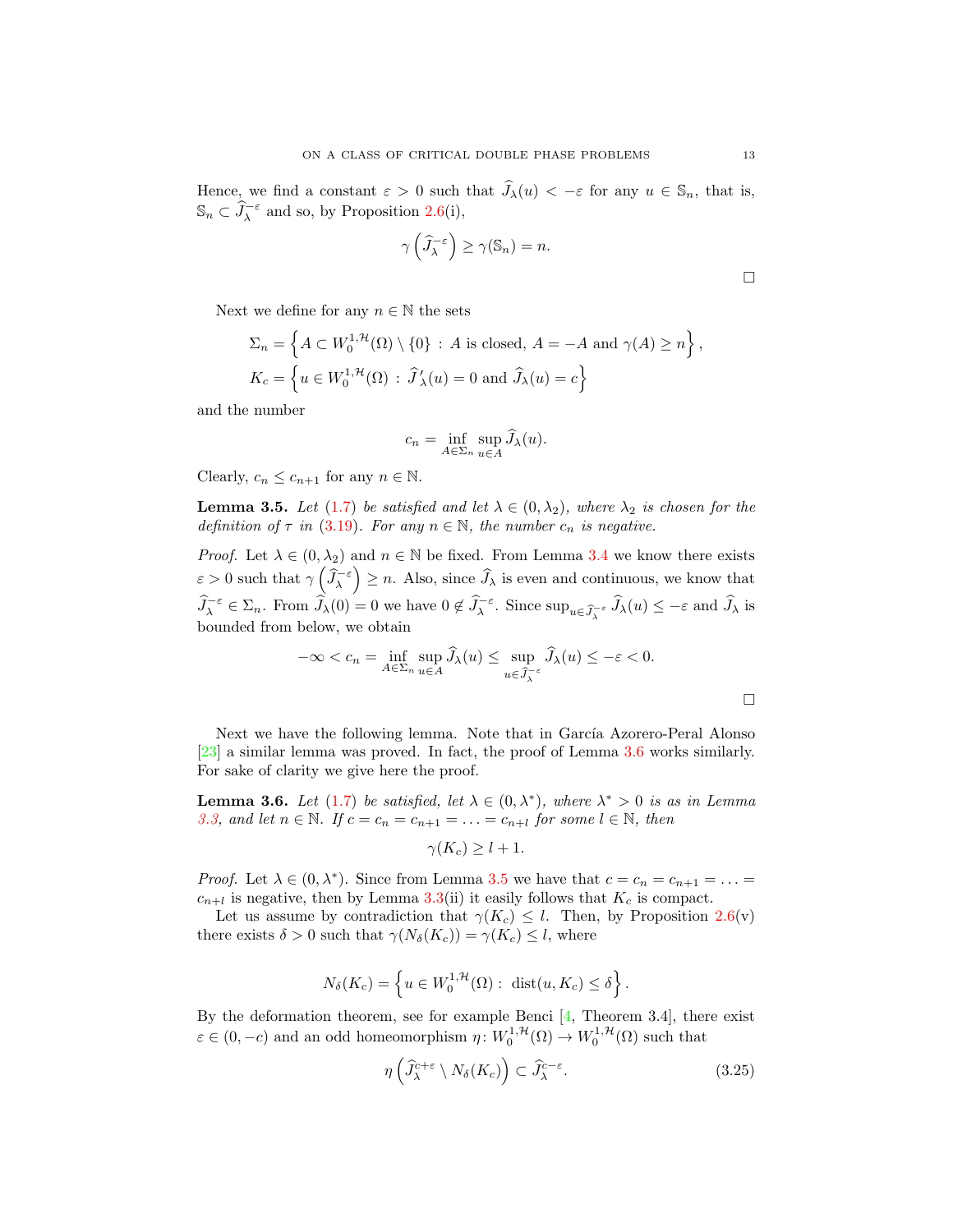While, by the definition of  $c = c_{n+l}$  there exists  $A \in \Sigma_{n+l}$  such that  $\sup_{u \in A} \widehat{J}_\lambda(u)$  $c + \varepsilon$ , that is  $A \subset \widehat{J}_{\lambda}^{c+\varepsilon}$ , and so by  $(3.25)$ 

$$
\eta(A \setminus N_{\delta}(K_c)) \subset \eta\left(\widehat{J}_{\lambda}^{c+\varepsilon} \setminus N_{\delta}(K_c)\right) \subset \widehat{J}_{\lambda}^{c-\varepsilon}.
$$
\n(3.26)

On the other hand, from Proposition [2.6\(](#page-4-2)i) and (iii) we have

$$
\gamma(\eta(A \setminus N_{\delta}(K_c))) \ge \gamma(A \setminus N_{\delta}(K_c)) \ge \gamma(A) - \gamma(N_{\delta}(K_c)) \ge n.
$$

Hence, we conclude that  $\eta(\overline{A \setminus N_{\delta}(K_c)}) \in \Sigma_n$  and so

$$
\sup_{u \in \eta(\overline{A \setminus N_{\delta}(K_c)})} \hat{J}_{\lambda}(u) \ge c_n = c,
$$
  
which contradicts (3.26).

*Proof of Theorem [1.1.](#page-1-5)* Let  $\lambda \in (0, \lambda^*)$ , where  $\lambda^* > 0$  is as in Lemma [3.3.](#page-9-3) By Lemma [3.5](#page-12-1) we have  $c_n < 0$ . Hence, from Lemma [3.3\(](#page-9-3)ii) we know that the functional  $J_\lambda$ satisfies the Palais-Smale condition at level  $c_n < 0$ . Thus,  $c_n$  is a critical value of  $\widehat{J}_{\lambda}$  for any  $n \in \mathbb{N}$ , see for example Rabinowitz [\[37\]](#page-15-10).

We consider two situations. If  $-\infty < c_1 < c_2 < \ldots < c_n < c_{n+1} < \ldots$ then  $\widehat{J}_\lambda$  admits infinitely many critical values. If there exist  $n, l \in \mathbb{N}$  such that  $c_n = c_{n+1} = \ldots = c_{n+l} = c$ , then  $\gamma(K_c) \geq l+1 \geq 2$  by Lemma [3.6.](#page-12-0) Thus, the set  $K_c$  has infinitely many points, see Rabinowitz [\[37,](#page-15-10) Remark 7.3], which are infinitely many critical values for  $J_{\lambda}$  by Lemma [3.3\(](#page-9-3)ii).

Then, by Lemma [3.3\(](#page-9-3)i) we get infinitely many negative critical values for  $J_{\lambda} = \hat{J}_{\lambda}$ and so problem [\(1.6\)](#page-1-4) has infinitely many weak solutions.

### **ACKNOWLEDGMENTS**

C. Farkas was supported by the National Research, Development and Innovation Fund of Hungary, financed under the K 18 funding scheme, Project No. 127926.

A. Fiscella is member of the Gruppo Nazionale per l'Analisi Matematica, la Probabilit`a e le loro Applicazioni (GNAMPA) of the Istituto Nazionale di Alta Matematica "G. Severi" (INdAM). A. Fiscella realized the manuscript within the auspices of the INdAM-GNAMPA project titled "Equazioni alle derivate parziali: problemi e modelli" (Prot 20191219-143223-545), of the FAPESP Project titled "Operators with non standard growth" (2019/23917-3) and of the FAPESP Thematic Project titled "Systems and partial differential equations" (2019/02512-5).

#### **REFERENCES**

- <span id="page-13-4"></span>[1] G. Autuori and P. Pucci, Existence of entire solutions for a class of quasilinear elliptic equations, NoDEA Nonlinear Differential Equations Appl. 20 (2013), no. 3, 977-1009.
- <span id="page-13-1"></span>[2] P. Baroni, M. Colombo, G. Mingione, Harnack inequalities for double phase functionals, Nonlinear Anal. 121 (2015), 206–222.
- <span id="page-13-2"></span>[3] P. Baroni, M. Colombo, G. Mingione, Regularity for general functionals with double phase, Calc. Var. Partial Differential Equations 57 (2018), no. 2, Art. 62, 48 pp.
- <span id="page-13-5"></span>[4] V. Benci, On critical point theory for indefinite functionals in the presence of symmetries, Trans. Amer. Math. Soc. 274 (1982), no. 2, 533–572.
- <span id="page-13-0"></span>[5] V. Benci, D. Fortunato, Bifurcation from the essential spectrum for odd variational operators, Confer. Sem. Mat. Univ. Bari 178 (1981), 26 pp.
- <span id="page-13-3"></span>[6] L. Boccardo, F. Murat, Almost everywhere convergence of the gradients of solutions to elliptic and parabolic equations, Nonlinear Anal. 19 (1992), no. 6, 581–597.

<span id="page-13-6"></span>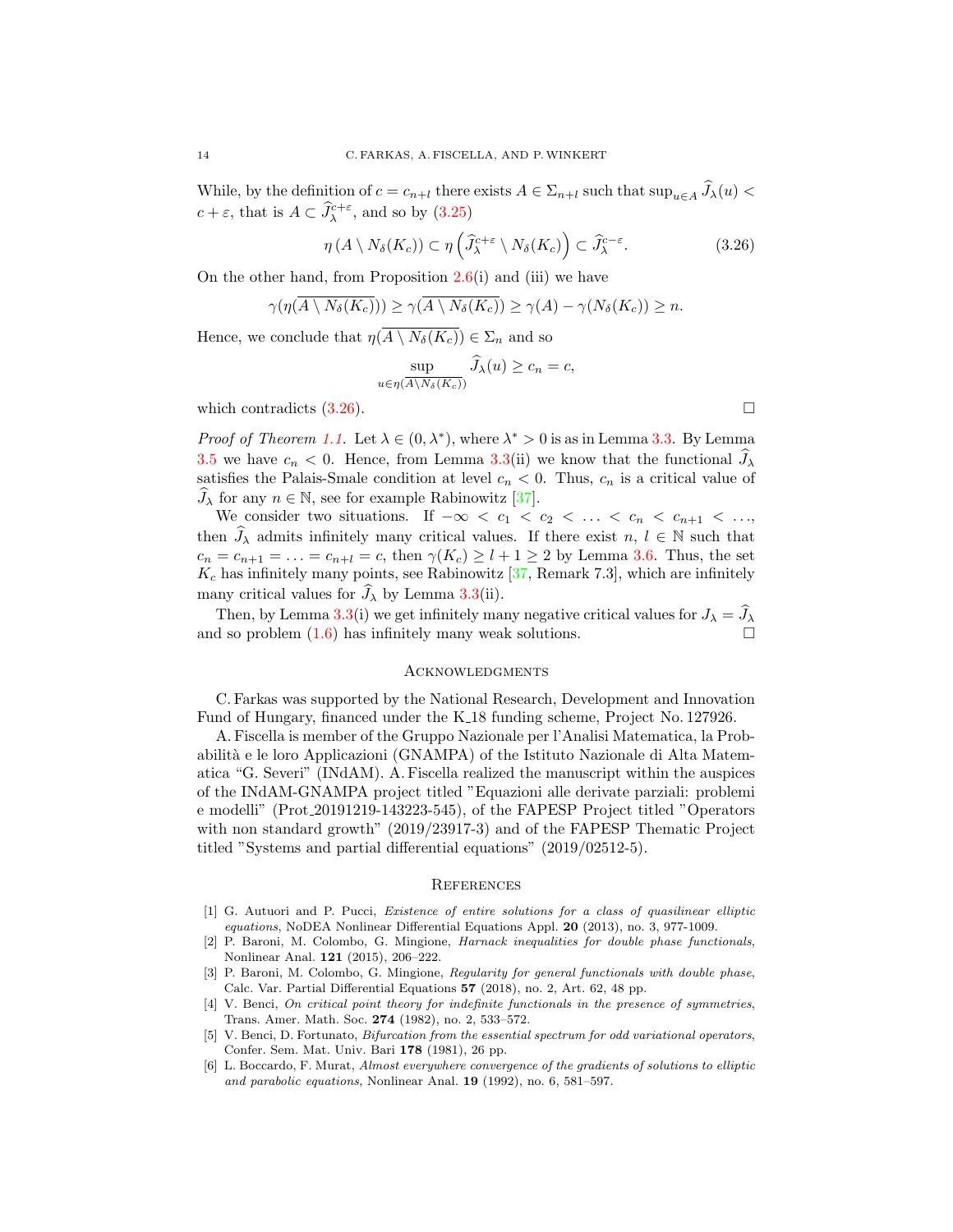- <span id="page-14-26"></span>[7] H. Brézis, "Functional Analysis, Sobolev Spaces and Partial Differential Equations", Springer, New York, 2011.
- <span id="page-14-6"></span>[8] H. Brézis, L. Nirenberg, Positive solutions of nonlinear elliptic equations involving critical Sobolev exponents, Comm. Pure Appl. Math. 36 (1983), no. 4, 437-477.
- <span id="page-14-2"></span>[9] P. Candito, S.A. Marano, K. Perera, On a class of critical (p, q)-Laplacian problems, NoDEA Nonlinear Differential Equations Appl. 22 (2015), no. 6, 1959–1972.
- <span id="page-14-16"></span>[10] F. Colasuonno, M. Squassina, Eigenvalues for double phase variational integrals, Ann. Mat. Pura Appl. (4) 195 (2016), no. 6, 1917–1959.
- <span id="page-14-7"></span>[11] M. Colombo, G. Mingione, Bounded minimisers of double phase variational integrals, Arch. Ration. Mech. Anal. 218 (2015), no. 1, 219–273.
- <span id="page-14-8"></span>[12] M. Colombo, G. Mingione, Regularity for double phase variational problems, Arch. Ration. Mech. Anal. 215 (2015), no. 2, 443–496.
- <span id="page-14-3"></span>[13] F.J.S.A. Corrêa, A.C.d.R. Costa, On a  $p(x)$ -Kirchhoff equation with critical exponent and an additional nonlocal term via truncation argument, Math. Nachr. 288 (2015), no. 11-12, 1226–1240.
- <span id="page-14-24"></span> $[14]$  A. Crespo-Blanco, L. Gasiński, P. Harjulehto, P. Winkert, A new class of double phase variable exponent problems: Existence and uniqueness, J. Differential Equations 323 (2022), 182–228.
- <span id="page-14-14"></span>[15] Á. Crespo-Blanco, N.S. Papageorgiou, P. Winkert, *Parametric superlinear double phase prob*lems with singular term and critical growth on the boundary, Math. Methods Appl. Sci. 45 (2022), no. 4, 2276–2298.
- <span id="page-14-15"></span>[16] P. Drábek, S.I. Pohozaev, *Positive solutions for the p-Laplacian: application of the fibering* method, Proc. Roy. Soc. Edinburgh Sect. A 127 (1997), no. 4, 703-726.
- <span id="page-14-13"></span>[17] C. Farkas, A. Fiscella, P. Winkert, Singular Finsler double phase problems with nonlinear boundary condition, Adv. Nonlinear Stud. 21 (2021), no. 4, 809–825.
- <span id="page-14-12"></span>[18] C. Farkas, P. Winkert, An existence result for singular Finsler double phase problems, J. Differential Equations 286 (2021), 455–473.
- <span id="page-14-4"></span>[19] G. Figueiredo, J.R. Santos Júnior, A. Suárez, *Multiplicity results for an anisotropic equation* with subcritical or critical growth, Adv. Nonlinear Stud. **15** (2015), no. 2, 377–394.
- <span id="page-14-17"></span>[20] A. Fiscella, A double phase problem involving Hardy potentials, Appl. Math. Optim. 85 (2022), no. 3, Paper No. 45, 16 pp.
- <span id="page-14-18"></span>[21] A. Fiscella, A. Pinamonti, Existence and multiplicity results for Kirchhoff type problems on a double phase setting, preprint, 2020, arXiv: 2008.00114.
- <span id="page-14-1"></span>[22] J. García Azorero, I. Peral Alonso, Existence and nonuniqueness for the p-Laplacian: nonlinear eigenvalues, Comm. Partial Differential Equations 12 (1987), no. 12, 1389–1430.
- <span id="page-14-0"></span>[23] J. García Azorero, I. Peral Alonso, *Multiplicity of solutions for elliptic problems with critical* exponent or with a nonsymmetric term, Trans. Amer. Math. Soc. 323 (1991), no. 2, 877–895.
- <span id="page-14-19"></span>[24] L. Gasiński, N.S. Papageorgiou, Constant sign and nodal solutions for superlinear double phase problems, Adv. Calc. Var. 14 (2021), no. 4, 613–626.
- <span id="page-14-20"></span>L. Gasiński, P. Winkert, Constant sign solutions for double phase problems with superlinear nonlinearity, Nonlinear Anal.  $195$  (2020), 111739, 9 pp.
- <span id="page-14-21"></span>[26] L. Gasiński, P. Winkert, Existence and uniqueness results for double phase problems with convection term, J. Differential Equations 268 (2020), no. 8, 4183–4193.
- <span id="page-14-22"></span>[27] L. Gasiński, P. Winkert, Sign changing solution for a double phase problem with nonlinear boundary condition via the Nehari manifold, J. Differential Equations 274 (2021), 1037-1066.
- <span id="page-14-5"></span>[28] G. Li, G. Zhang, Multiple solutions for the p&q-Laplacian problem with critical exponent, Acta Math. Sci. Ser. B (Engl. Ed.) 29 (2009), no. 4, 903–918.
- <span id="page-14-25"></span>[29] P. Harjulehto, P. Hästö, "Orlicz Spaces and Generalized Orlicz Spaces", Springer, Cham, 2019.
- <span id="page-14-11"></span>[30] M.A. Krasnosel'skii, "Topological Methods in the Theory of Nonlinear Integral Equations", The Macmillan Co., New York, 1964
- <span id="page-14-23"></span>[31] W. Liu, G. Dai, *Existence and multiplicity results for double phase problem*, J. Differential Equations 265 (2018), no. 9, 4311–4334.
- <span id="page-14-9"></span>[32] P. Marcellini, Regularity and existence of solutions of elliptic equations with p, q-growth conditions, J. Differential Equations  $90$  (1991), no. 1, 1–30.
- <span id="page-14-10"></span>[33] P. Marcellini, Regularity of minimizers of integrals of the calculus of variations with nonstandard growth conditions, Arch. Rational Mech. Anal. 105 (1989), no. 3, 267–284.